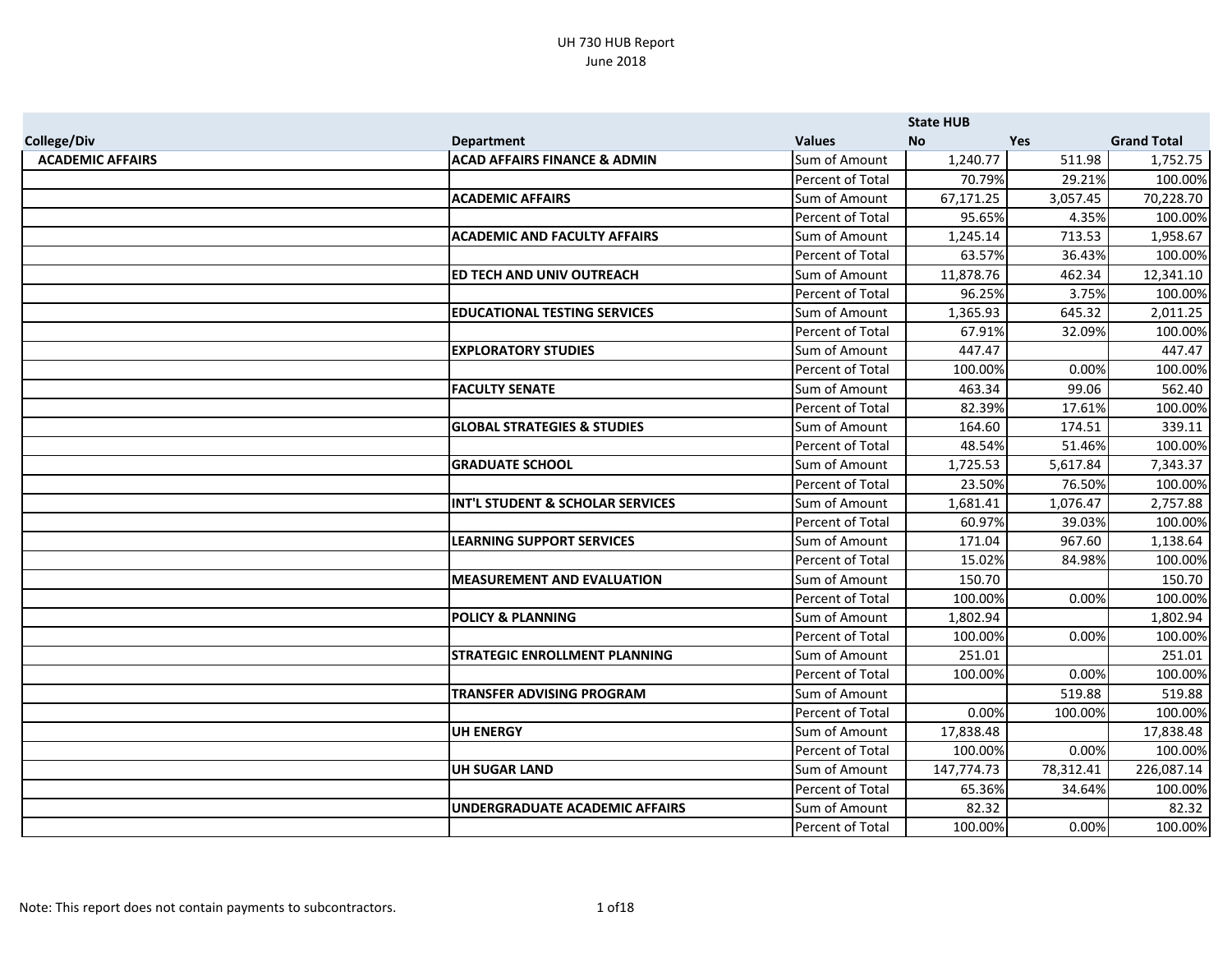|                                          |                                         |                         | <b>State HUB</b> |           |                    |
|------------------------------------------|-----------------------------------------|-------------------------|------------------|-----------|--------------------|
| <b>College/Div</b>                       | <b>Department</b>                       | <b>Values</b>           | <b>No</b>        | Yes       | <b>Grand Total</b> |
| <b>ACADEMIC AFFAIRS</b>                  | UNDERGRADUATE STUDENT SUCCESS           | Sum of Amount           | 2,241.86         | 533.87    | 2,775.73           |
|                                          |                                         | Percent of Total        | 80.77%           | 19.23%    | 100.00%            |
|                                          | UNDERGRADUATE STUDENT SUCCESS CTR       | Sum of Amount           | 352.21           |           | 352.21             |
|                                          |                                         | Percent of Total        | 100.00%          | 0.00%     | 100.00%            |
|                                          | <b>WRITING CENTER</b>                   | Sum of Amount           | 131.24           | 172.47    | 303.71             |
|                                          |                                         | Percent of Total        | 43.21%           | 56.79%    | 100.00%            |
| <b>ACADEMIC AFFAIRS Sum of Amount</b>    |                                         |                         | 258,180.73       | 92,864.73 | 351,045.46         |
| <b>ACADEMIC AFFAIRS Percent of Total</b> |                                         |                         | 73.55%           | 26.45%    | 100.00%            |
| <b>ADMINISTRATION AND FINANCE</b>        | <b>ADMINISTRATION &amp; FINANCE</b>     | Sum of Amount           | 14,323.62        | 2,075.24  | 16,398.86          |
|                                          |                                         | Percent of Total        | 87.35%           | 12.65%    | 100.00%            |
|                                          | <b>AUXILIARY SERVICES OPERATIONS</b>    | Sum of Amount           | 356,269.49       | 485.80    | 356,755.29         |
|                                          |                                         | Percent of Total        | 99.86%           | 0.14%     | 100.00%            |
|                                          | <b>BUDGET</b>                           | Sum of Amount           | 6.53             |           | 6.53               |
|                                          |                                         | Percent of Total        | 100.00%          | 0.00%     | 100.00%            |
|                                          | <b>BUSINESS SERVICES</b>                | Sum of Amount           | 528.13           | 502.91    | 1,031.04           |
|                                          |                                         | Percent of Total        | 51.22%           | 48.78%    | 100.00%            |
|                                          | <b>BUSINESS SERVICES III</b>            | Sum of Amount           | 80.41            | 384.94    | 465.35             |
|                                          |                                         | Percent of Total        | 17.28%           | 82.72%    | 100.00%            |
|                                          | <b>BUSINESS SERVICES SITE II</b>        | Sum of Amount           | 115.47           | 509.66    | 625.13             |
|                                          |                                         | Percent of Total        | 18.47%           | 81.53%    | 100.00%            |
|                                          | <b>CENTRAL FACILITY SERVICES</b>        | Sum of Amount           | 5,316.40         | 1,305.54  | 6,621.94           |
|                                          |                                         | Percent of Total        | 80.28%           | 19.72%    | 100.00%            |
|                                          | <b>COUGAR CARD</b>                      | Sum of Amount           | 137,460.53       | 2,018.68  | 139,479.21         |
|                                          |                                         | Percent of Total        | 98.55%           | 1.45%     | 100.00%            |
|                                          | <b>CULLEN PERFORMANCE HALL</b>          | Sum of Amount           | 70,643.71        | 3,047.02  | 73,690.73          |
|                                          |                                         | Percent of Total        | 95.87%           | 4.13%     | 100.00%            |
|                                          | <b>EMERGENCY MANAGEMENT</b>             | Sum of Amount           | 388.24           | 149.09    | 537.33             |
|                                          |                                         | Percent of Total        | 72.25%           | 27.75%    | 100.00%            |
|                                          | <b>ENTERPRISE SYSTEMS</b>               | Sum of Amount           | 28,031.25        | 1,796.35  | 29,827.60          |
|                                          |                                         | <b>Percent of Total</b> | 93.98%           | 6.02%     | 100.00%            |
|                                          | <b>ENV HEALTH &amp; LIFE SAFETY</b>     | Sum of Amount           | 3,642.13         | 150.39    | 3,792.52           |
|                                          |                                         | Percent of Total        | 96.03%           | 3.97%     | 100.00%            |
|                                          | <b>FACILITIES MANAGEMENT</b>            | Sum of Amount           | 2,146.38         | 738.86    | 2,885.24           |
|                                          |                                         | Percent of Total        | 74.39%           | 25.61%    | 100.00%            |
|                                          | <b>FACILITIES OPERATION &amp; MAINT</b> | Sum of Amount           | 16,438.92        | 336.83    | 16,775.75          |
|                                          |                                         | Percent of Total        | 97.99%           | 2.01%     | 100.00%            |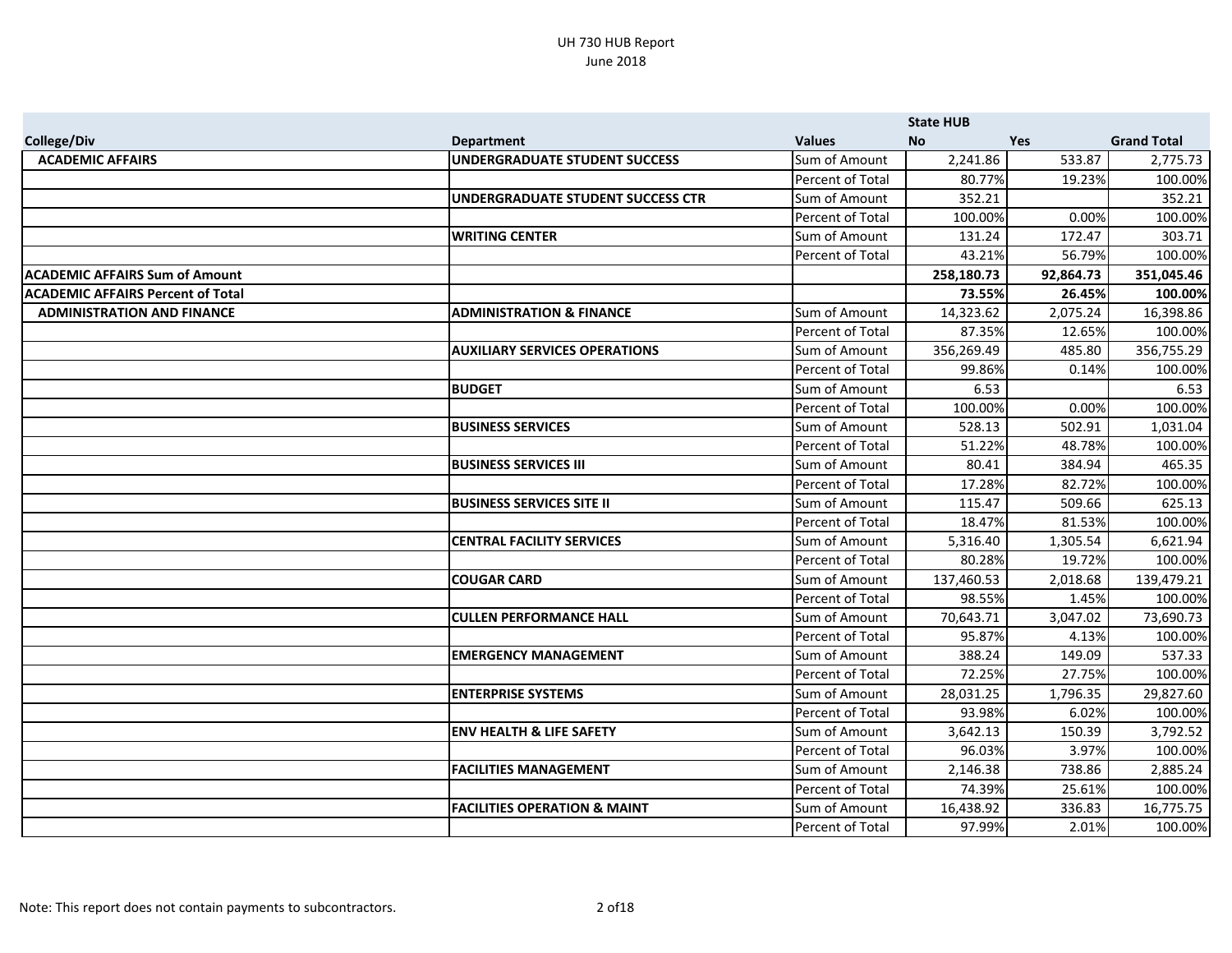|                                   |                                                 |                  | <b>State HUB</b> |            |                    |
|-----------------------------------|-------------------------------------------------|------------------|------------------|------------|--------------------|
| <b>College/Div</b>                | <b>Department</b>                               | <b>Values</b>    | <b>No</b>        | Yes        | <b>Grand Total</b> |
| <b>ADMINISTRATION AND FINANCE</b> | <b>FACILITIES PLANNING &amp; CONSTRUCTION</b>   | Sum of Amount    | 8,652,867.46     | 764,641.58 | 9,417,509.04       |
|                                   |                                                 | Percent of Total | 91.88%           | 8.12%      | 100.00%            |
|                                   | <b>FACILITIES/CONSTRUCTION MGMT ADMIN</b>       | Sum of Amount    | 34.97            | 500.60     | 535.57             |
|                                   |                                                 | Percent of Total | 6.53%            | 93.47%     | 100.00%            |
|                                   | <b>FINANCE-A&amp;F</b>                          | Sum of Amount    | 22,963.62        | 1,120.94   | 24,084.56          |
|                                   |                                                 | Percent of Total | 95.35%           | 4.65%      | 100.00%            |
|                                   | <b>HIGH PERFORMANCE &amp; COMPUTING NETWORK</b> | Sum of Amount    | 154.24           |            | 154.24             |
|                                   |                                                 | Percent of Total | 100.00%          | 0.00%      | 100.00%            |
|                                   | <b>HUB PROGRAMS</b>                             | Sum of Amount    | 3,535.85         |            | 3,535.85           |
|                                   |                                                 | Percent of Total | 100.00%          | 0.00%      | 100.00%            |
|                                   | <b>HUMAN RESOURCES</b>                          | Sum of Amount    | 19,957.25        | 1,907.18   | 21,864.43          |
|                                   |                                                 | Percent of Total | 91.28%           | 8.72%      | 100.00%            |
|                                   | <b>INST - BUDGET</b>                            | Sum of Amount    | 50,556.63        |            | 50,556.63          |
|                                   |                                                 | Percent of Total | 100.00%          | 0.00%      | 100.00%            |
|                                   | <b>INST - BUSINESS SERVICES</b>                 | Sum of Amount    | 4,025.00         |            | 4,025.00           |
|                                   |                                                 | Percent of Total | 100.00%          | 0.00%      | 100.00%            |
|                                   | <b>INST - HUMAN RESOURCES</b>                   | Sum of Amount    | 80,000.00        |            | 80,000.00          |
|                                   |                                                 | Percent of Total | 100.00%          | 0.00%      | 100.00%            |
|                                   | <b>KUHA RADIO</b>                               | Sum of Amount    | 387,100.27       |            | 387,100.27         |
|                                   |                                                 | Percent of Total | 100.00%          | 0.00%      | 100.00%            |
|                                   | <b>KUHF RADIO</b>                               | Sum of Amount    | 55,027.91        | 10,896.79  | 65,924.70          |
|                                   |                                                 | Percent of Total | 83.47%           | 16.53%     | 100.00%            |
|                                   | <b>MINOR AND PLANNED PROJECTS</b>               | Sum of Amount    | 167,570.39       | 23,119.22  | 190,689.61         |
|                                   |                                                 | Percent of Total | 87.88%           | 12.12%     | 100.00%            |
|                                   | <b>MINOR IN-HOUSE CONSTRUCTION</b>              | Sum of Amount    | 9,001.18         | 12,369.00  | 21,370.18          |
|                                   |                                                 | Percent of Total | 42.12%           | 57.88%     | 100.00%            |
|                                   | <b>OFFICE EQUAL OPPORTUNITY SRVS</b>            | Sum of Amount    | 258.86           | 364.86     | 623.72             |
|                                   |                                                 | Percent of Total | 41.50%           | 58.50%     | 100.00%            |
|                                   | PARKING & TRANSPORTATION OPERATIONS             | Sum of Amount    | 387, 313. 23     | 11,414.35  | 398,727.58         |
|                                   |                                                 | Percent of Total | 97.14%           | 2.86%      | 100.00%            |
|                                   | PHY PLANT-AUTOMOTIVE                            | Sum of Amount    | 42,981.92        | 11,758.96  | 54,740.88          |
|                                   |                                                 | Percent of Total | 78.52%           | 21.48%     | 100.00%            |
|                                   | PHY PLANT-GROUNDS MAINT                         | Sum of Amount    | 44,839.93        |            | 44,839.93          |
|                                   |                                                 | Percent of Total | 100.00%          | 0.00%      | 100.00%            |
|                                   | PHY PLANT-SOLID WASTE                           | Sum of Amount    | 11,279.69        |            | 11,279.69          |
|                                   |                                                 | Percent of Total | 100.00%          | 0.00%      | 100.00%            |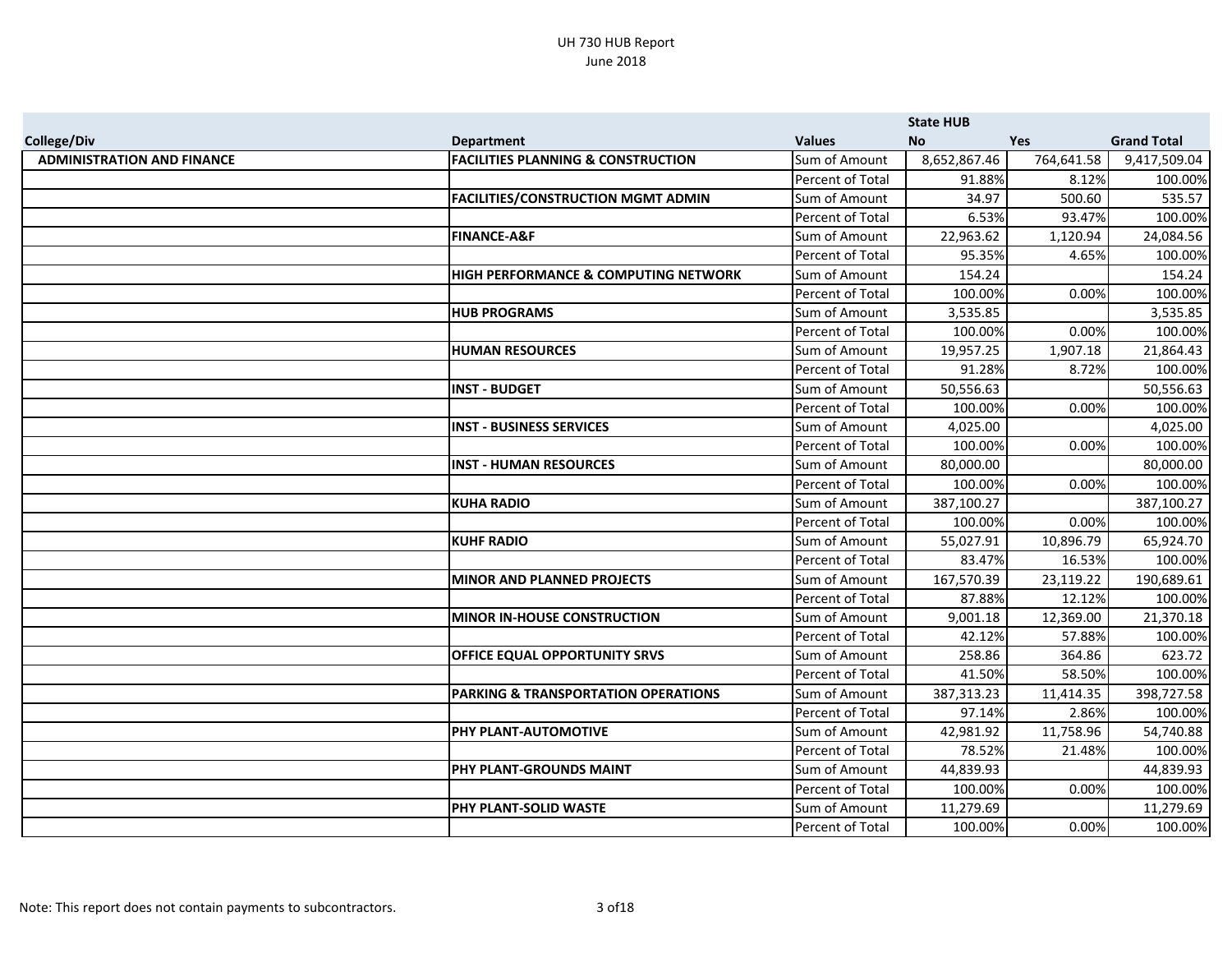|                                                    |                                          |                  | <b>State HUB</b> |              |                    |
|----------------------------------------------------|------------------------------------------|------------------|------------------|--------------|--------------------|
| <b>College/Div</b>                                 | <b>Department</b>                        | <b>Values</b>    | <b>No</b>        | <b>Yes</b>   | <b>Grand Total</b> |
| <b>ADMINISTRATION AND FINANCE</b>                  | <b>PHYSICAL PLANT</b>                    | Sum of Amount    | 194,511.40       | 457,699.26   | 652,210.66         |
|                                                    |                                          | Percent of Total | 29.82%           | 70.18%       | 100.00%            |
|                                                    | <b>POLICE</b>                            | Sum of Amount    | 41,411.67        | 2,005.97     | 43,417.64          |
|                                                    |                                          | Percent of Total | 95.38%           | 4.62%        | 100.00%            |
|                                                    | <b>POSTAL SERVICES OPERATIONS</b>        | Sum of Amount    | 3,344.00         | 35.69        | 3,379.69           |
|                                                    |                                          | Percent of Total | 98.94%           | 1.06%        | 100.00%            |
|                                                    | <b>PRINTING OPERATIONS</b>               | Sum of Amount    | 15,336.92        | 27.12        | 15,364.04          |
|                                                    |                                          | Percent of Total | 99.82%           | 0.18%        | 100.00%            |
|                                                    | <b>PUBLIC ART</b>                        | Sum of Amount    | 46,765.00        |              | 46,765.00          |
|                                                    |                                          | Percent of Total | 100.00%          | 0.00%        | 100.00%            |
|                                                    | <b>PUBLIC SAFETY SYSTEMS</b>             | Sum of Amount    | 2,900.00         |              | 2,900.00           |
|                                                    |                                          | Percent of Total | 100.00%          | 0.00%        | 100.00%            |
|                                                    | <b>RISK MANAGEMENT</b>                   | Sum of Amount    | 203.79           |              | 203.79             |
|                                                    |                                          | Percent of Total | 100.00%          | 0.00%        | 100.00%            |
|                                                    | <b>SERVICE LEVEL AGREEMENT</b>           | Sum of Amount    | 17,861.57        | 157,211.58   | 175,073.15         |
|                                                    |                                          | Percent of Total | 10.20%           | 89.80%       | 100.00%            |
|                                                    | <b>STUDENT BUSINESS SERVICES</b>         | Sum of Amount    | 10,936.84        | 612.38       | 11,549.22          |
|                                                    |                                          | Percent of Total | 94.70%           | 5.30%        | 100.00%            |
|                                                    | <b>TECHNOLOGY SERVICES &amp; SUPPORT</b> | Sum of Amount    | 280,606.24       | 45,181.38    | 325,787.62         |
|                                                    |                                          | Percent of Total | 86.13%           | 13.87%       | 100.00%            |
|                                                    | TV PUBLIC BROADCASTING                   | Sum of Amount    | 200,825.00       | 9,315.22     | 210,140.22         |
|                                                    |                                          | Percent of Total | 95.57%           | 4.43%        | 100.00%            |
|                                                    | UH SPORTS & ENTERTAINMENT SVC            | Sum of Amount    | 235,674.12       |              | 235,674.12         |
|                                                    |                                          | Percent of Total | 100.00%          | 0.00%        | 100.00%            |
|                                                    | UIT EXTERNALLY FUNDED PROJECTS           | Sum of Amount    | 30,885.53        | 48,812.46    | 79,697.99          |
|                                                    |                                          | Percent of Total | 38.75%           | 61.25%       | 100.00%            |
|                                                    | <b>UIT SECURITY</b>                      | Sum of Amount    |                  | 6,370.50     | 6,370.50           |
|                                                    |                                          | Percent of Total | 0.00%            | 100.00%      | 100.00%            |
|                                                    | UNIV PROPERTY SERVICES OPERATIONS        | Sum of Amount    | 313,652.00       |              | 313,652.00         |
|                                                    |                                          | Percent of Total | 100.00%          | 0.00%        | 100.00%            |
|                                                    | UNIVERSITY INFORMATION TECHNOLOGY        | Sum of Amount    | 20,477.48        | 932.20       | 21,409.68          |
|                                                    |                                          | Percent of Total | 95.65%           | 4.35%        | 100.00%            |
| <b>ADMINISTRATION AND FINANCE Sum of Amount</b>    |                                          |                  | 11,990,251.17    | 1,579,798.55 | 13,570,049.72      |
| <b>ADMINISTRATION AND FINANCE Percent of Total</b> |                                          |                  | 88.36%           | 11.64%       | 100.00%            |
| <b>ARCHITECTURE</b>                                | <b>ARCHITECTURE</b>                      | Sum of Amount    | 374.98           |              | 374.98             |
|                                                    |                                          | Percent of Total | 100.00%          | 0.00%        | 100.00%            |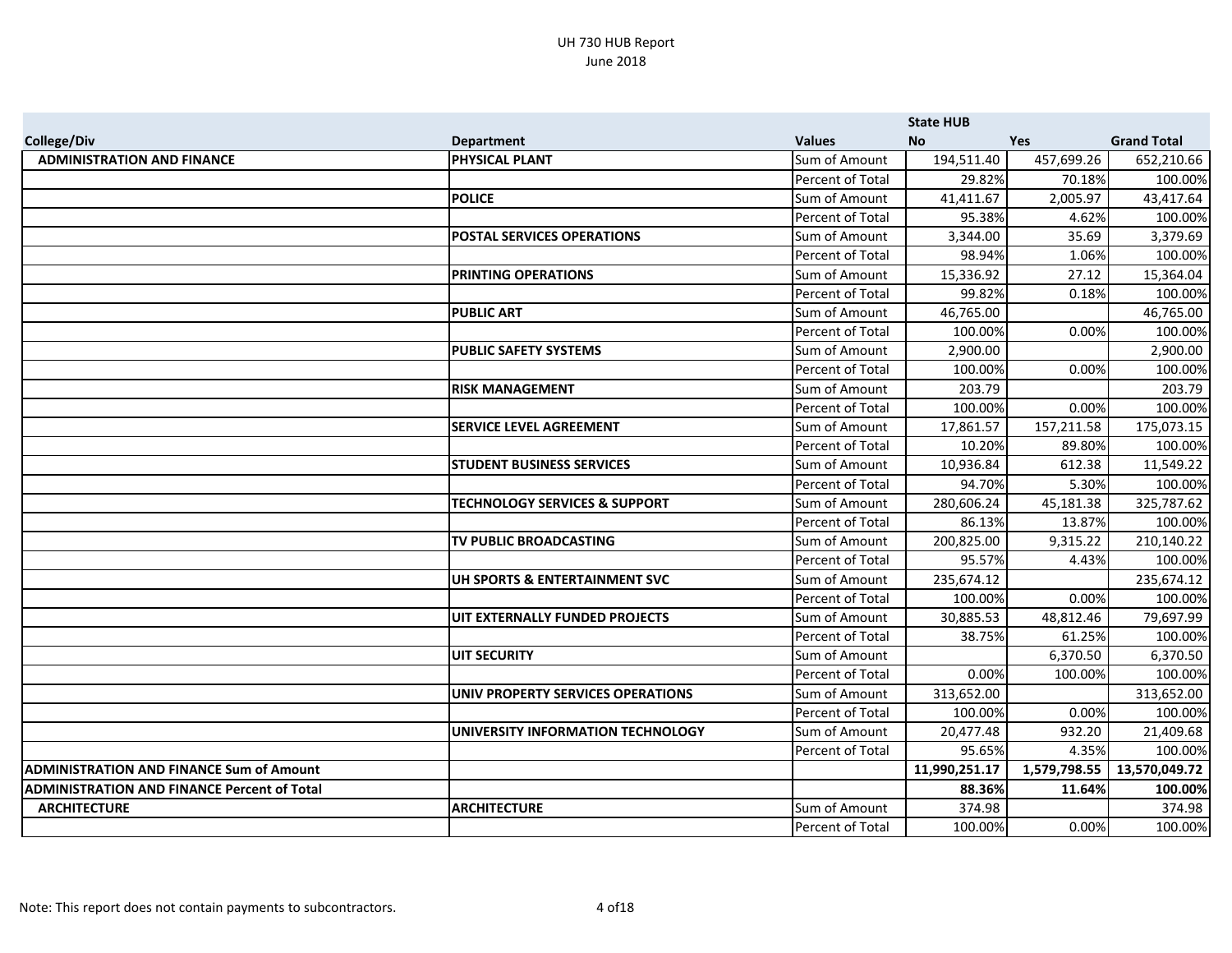|                                      |                                             |                  | <b>State HUB</b> |            |                    |
|--------------------------------------|---------------------------------------------|------------------|------------------|------------|--------------------|
| <b>College/Div</b>                   | <b>Department</b>                           | <b>Values</b>    | No.              | <b>Yes</b> | <b>Grand Total</b> |
| <b>ARCHITECTURE</b>                  | <b>COMMU DESIGN CNTR SUSAN ROGERS</b>       | Sum of Amount    | 106.98           | 12.80      | 119.78             |
|                                      |                                             | Percent of Total | 89.31%           | 10.69%     | 100.00%            |
|                                      | <b>DEAN, ARCHITECTURE</b>                   | Sum of Amount    | 43,499.76        | 3,025.63   | 46,525.39          |
|                                      |                                             | Percent of Total | 93.50%           | 6.50%      | 100.00%            |
| <b>ARCHITECTURE Sum of Amount</b>    |                                             |                  | 43,981.72        | 3,038.43   | 47,020.15          |
| <b>ARCHITECTURE Percent of Total</b> |                                             |                  | 93.54%           | 6.46%      | 100.00%            |
| <b>BUSINESS ADMINISTRATION</b>       | <b>ACCOUNTANCY AND TAXATION</b>             | Sum of Amount    | 3,865.37         | 496.67     | 4,362.04           |
|                                      |                                             | Percent of Total | 88.61%           | 11.39%     | 100.00%            |
|                                      | <b>ACCOUNTING CERTIFICATE PROGRAM</b>       | Sum of Amount    | 249.61           | 239.37     | 488.98             |
|                                      |                                             | Percent of Total | 51.05%           | 48.95%     | 100.00%            |
|                                      | <b>BAUER CAREER SERVICES CTR</b>            | Sum of Amount    | 13,638.62        | 198.06     | 13,836.68          |
|                                      |                                             | Percent of Total | 98.57%           | 1.43%      | 100.00%            |
|                                      | <b>BAUER COMMUNICATIONS</b>                 | Sum of Amount    | 6,178.76         | 10,924.39  | 17,103.15          |
|                                      |                                             | Percent of Total | 36.13%           | 63.87%     | 100.00%            |
|                                      | <b>BAUER DIVISION OF TECHNOLOGY</b>         | Sum of Amount    | 7,433.36         | 2,565.28   | 9,998.64           |
|                                      |                                             | Percent of Total | 74.34%           | 25.66%     | 100.00%            |
|                                      | <b>BAUER GRADUATE PROFESSIONAL PROGRAMS</b> | Sum of Amount    | 10,374.16        | 4,631.78   | 15,005.94          |
|                                      |                                             | Percent of Total | 69.13%           | 30.87%     | 100.00%            |
|                                      | <b>CTR FOR EXECUTIVE DEVELOPMENT</b>        | Sum of Amount    | 4,741.46         |            | 4,741.46           |
|                                      |                                             | Percent of Total | 100.00%          | 0.00%      | 100.00%            |
|                                      | <b>DEAN'S OFFICE, BAUER COLLEGE</b>         | Sum of Amount    | 108,516.20       | 3,093.87   | 111,610.07         |
|                                      |                                             | Percent of Total | 97.23%           | 2.77%      | 100.00%            |
|                                      | <b>DECISION AND INFORMATION SCIEN</b>       | Sum of Amount    | 1,372.84         | 865.26     | 2,238.10           |
|                                      |                                             | Percent of Total | 61.34%           | 38.66%     | 100.00%            |
|                                      | <b>EXECUTIVE DEGREE PROGRAMS</b>            | Sum of Amount    | 63,243.28        | 1,693.14   | 64,936.42          |
|                                      |                                             | Percent of Total | 97.39%           | 2.61%      | 100.00%            |
|                                      | <b>FINANCE-BAUER COLLEGE</b>                | Sum of Amount    | 10,902.04        | 888.72     | 11,790.76          |
|                                      |                                             | Percent of Total | 92.46%           | 7.54%      | 100.00%            |
|                                      | <b>MANAGEMENT-BAUER COLLEGE</b>             | Sum of Amount    | 566.98           | 511.87     | 1,078.85           |
|                                      |                                             | Percent of Total | 52.55%           | 47.45%     | 100.00%            |
|                                      | <b>MARKETING-BAUER COLLEGE</b>              | Sum of Amount    | 51,956.82        | 1,516.47   | 53,473.29          |
|                                      |                                             | Percent of Total | 97.16%           | 2.84%      | 100.00%            |
|                                      | <b>SALES EXCELLENCE INSTITUTE</b>           | Sum of Amount    | 16,367.43        | 867.81     | 17,235.24          |
|                                      |                                             | Percent of Total | 94.96%           | 5.04%      | 100.00%            |
|                                      | <b>SMALL BUSINESS DEV CENTER</b>            | Sum of Amount    | 16,139.32        | 2,320.79   | 18,460.11          |
|                                      |                                             | Percent of Total | 87.43%           | 12.57%     | 100.00%            |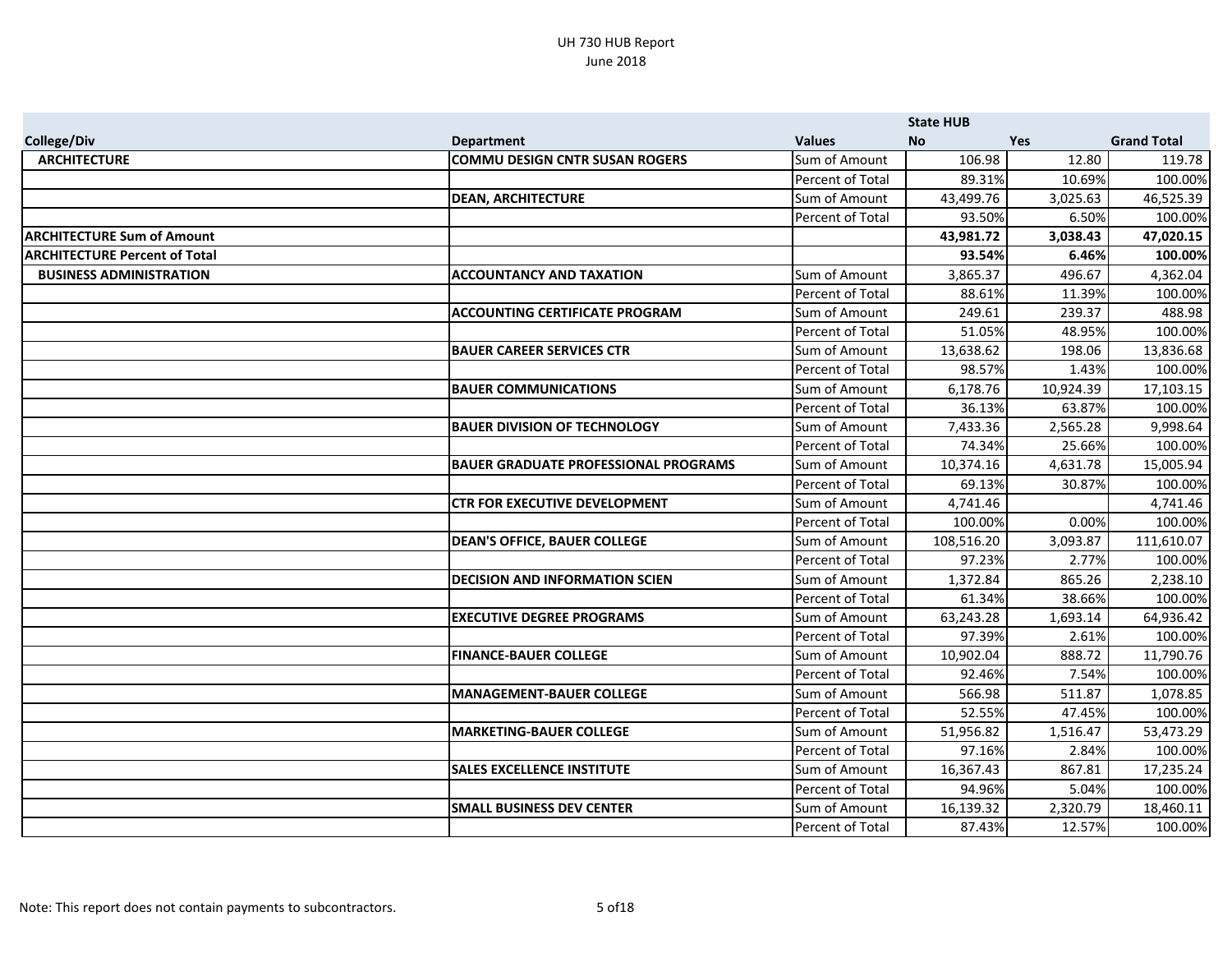|                                                 |                                              |                  | <b>State HUB</b> |           |                    |
|-------------------------------------------------|----------------------------------------------|------------------|------------------|-----------|--------------------|
| <b>College/Div</b>                              | <b>Department</b>                            | <b>Values</b>    | No.              | Yes       | <b>Grand Total</b> |
| <b>BUSINESS ADMINISTRATION</b>                  | <b>UNDERGRAD BUSINESS PROG</b>               | Sum of Amount    | 2,343.47         | 4,937.00  | 7,280.47           |
|                                                 |                                              | Percent of Total | 32.19%           | 67.81%    | 100.00%            |
|                                                 | <b>WOLFF CTR FOR ENTREPRENEURSHIP</b>        | Sum of Amount    | 1,056.95         | 2,176.09  | 3,233.04           |
|                                                 |                                              | Percent of Total | 32.69%           | 67.31%    | 100.00%            |
| <b>BUSINESS ADMINISTRATION Sum of Amount</b>    |                                              |                  | 318,946.67       | 37,926.57 | 356,873.24         |
| <b>BUSINESS ADMINISTRATION Percent of Total</b> |                                              |                  | 89.37%           | 10.63%    | 100.00%            |
| <b>CHANCELLOR/PRESIDENT</b>                     | <b>BASEBALL</b>                              | Sum of Amount    | 2,915.62         | 675.00    | 3,590.62           |
|                                                 |                                              | Percent of Total | 81.20%           | 18.80%    | 100.00%            |
|                                                 | <b>BOARD OF REGENTS</b>                      | Sum of Amount    | 103.20           |           | 103.20             |
|                                                 |                                              | Percent of Total | 100.00%          | 0.00%     | 100.00%            |
|                                                 | <b>COMMUNITY RELATIONS &amp; INST ACCESS</b> | Sum of Amount    | 745.53           |           | 745.53             |
|                                                 |                                              | Percent of Total | 100.00%          | 0.00%     | 100.00%            |
|                                                 | <b>FOOTBALL</b>                              | Sum of Amount    | 7,391.26         | 2,925.00  | 10,316.26          |
|                                                 |                                              | Percent of Total | 71.65%           | 28.35%    | 100.00%            |
|                                                 | <b>INTERCOLLEGIATE ATHLETICS</b>             | Sum of Amount    | 329,506.24       | 7,809.45  | 337,315.69         |
|                                                 |                                              | Percent of Total | 97.68%           | 2.32%     | 100.00%            |
|                                                 | <b>MEN'S BASKETBALL</b>                      | Sum of Amount    | 12,530.81        | 5,062.73  | 17,593.54          |
|                                                 |                                              | Percent of Total | 71.22%           | 28.78%    | 100.00%            |
|                                                 | <b>MEN'S TRACK AND FIELD</b>                 | Sum of Amount    | 5,538.90         |           | 5,538.90           |
|                                                 |                                              | Percent of Total | 100.00%          | 0.00%     | 100.00%            |
|                                                 | <b>OFFICE OF SPECIAL EVENTS</b>              | Sum of Amount    | 15,113.78        | 9,094.45  | 24,208.23          |
|                                                 |                                              | Percent of Total | 62.43%           | 37.57%    | 100.00%            |
|                                                 | <b>PRESIDENT</b>                             | Sum of Amount    | 490.55           | 2,738.40  | 3,228.95           |
|                                                 |                                              | Percent of Total | 15.19%           | 84.81%    | 100.00%            |
|                                                 | <b>STAFF COUNCIL</b>                         | Sum of Amount    | 1,004.94         |           | 1,004.94           |
|                                                 |                                              | Percent of Total | 100.00%          | 0.00%     | 100.00%            |
|                                                 | <b>UH ENERGY</b>                             | Sum of Amount    | 3,347.48         | 399.68    | 3,747.16           |
|                                                 |                                              | Percent of Total | 89.33%           | 10.67%    | 100.00%            |
|                                                 | <b>WOMEN'S BASKETBALL</b>                    | Sum of Amount    | 581.85           | 230.00    | 811.85             |
|                                                 |                                              | Percent of Total | 71.67%           | 28.33%    | 100.00%            |
|                                                 | <b>WOMEN'S SOCCER</b>                        | Sum of Amount    | 1,039.75         |           | 1,039.75           |
|                                                 |                                              | Percent of Total | 100.00%          | 0.00%     | 100.00%            |
|                                                 | <b>WOMEN'S SOFTBALL</b>                      | Sum of Amount    | 4,656.88         | 232.50    | 4,889.38           |
|                                                 |                                              | Percent of Total | 95.24%           | 4.76%     | 100.00%            |
|                                                 | <b>WOMEN'S SWIMMING &amp; DIVING</b>         | Sum of Amount    | 8,264.00         |           | 8,264.00           |
|                                                 |                                              | Percent of Total | 100.00%          | 0.00%     | 100.00%            |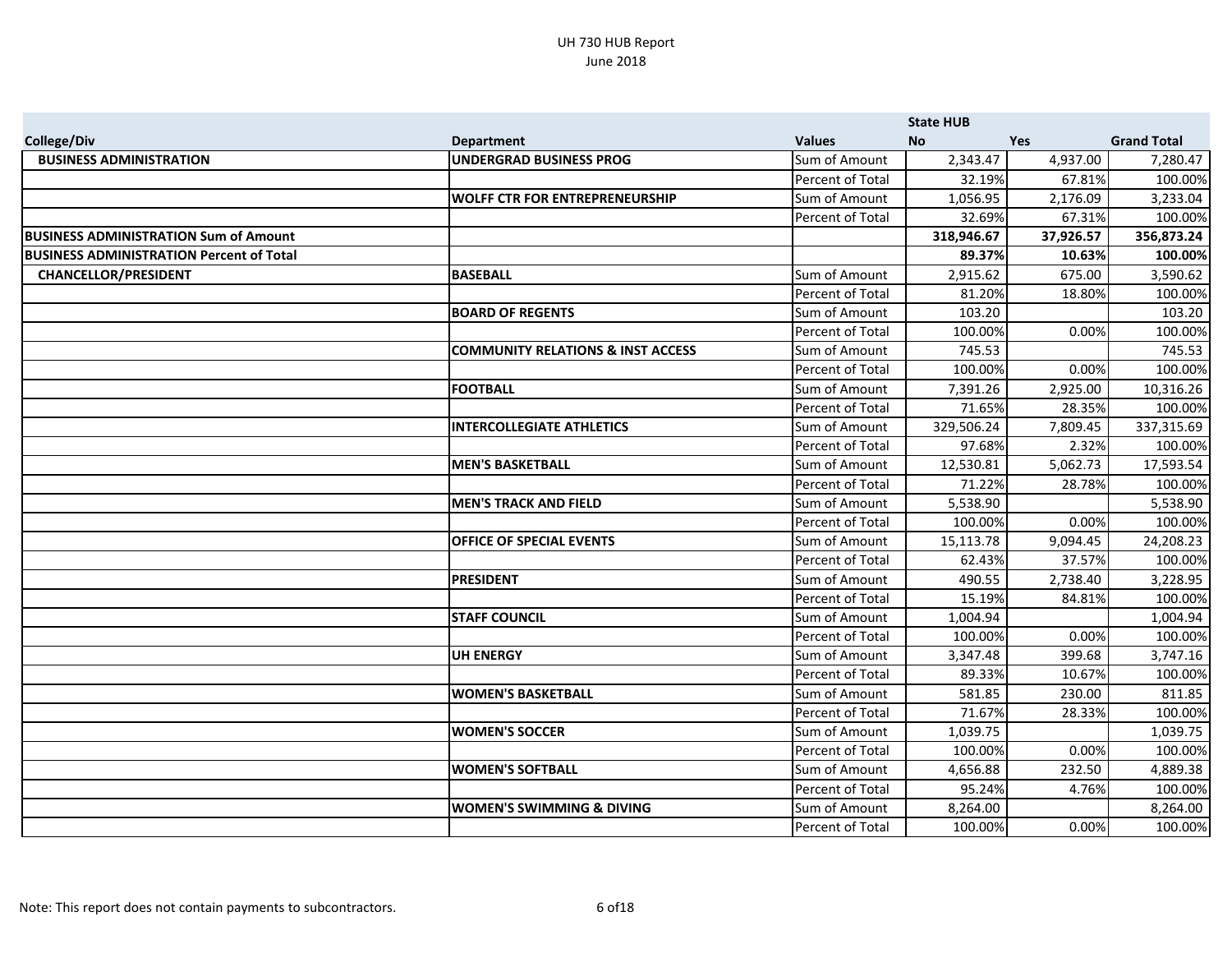|                                              |                                           |                  | <b>State HUB</b> |           |                    |
|----------------------------------------------|-------------------------------------------|------------------|------------------|-----------|--------------------|
| <b>College/Div</b>                           | <b>Department</b>                         | <b>Values</b>    | <b>No</b>        | Yes       | <b>Grand Total</b> |
| <b>CHANCELLOR/PRESIDENT</b>                  | <b>WOMEN'S TENNIS</b>                     | Sum of Amount    | 546.68           |           | 546.68             |
|                                              |                                           | Percent of Total | 100.00%          | 0.00%     | 100.00%            |
| <b>CHANCELLOR/PRESIDENT Sum of Amount</b>    |                                           |                  | 393,777.47       | 29,167.21 | 422,944.68         |
| <b>CHANCELLOR/PRESIDENT Percent of Total</b> |                                           |                  | 93.10%           | 6.90%     | 100.00%            |
| <b>COLLEGE OF NURSING</b>                    | <b>DEAN, SCHOOL OF NURSING</b>            | Sum of Amount    | 2,124.71         | 149.99    | 2,274.70           |
|                                              |                                           | Percent of Total | 93.41%           | 6.59%     | 100.00%            |
| <b>COLLEGE OF NURSING Sum of Amount</b>      |                                           |                  | 2,124.71         | 149.99    | 2,274.70           |
| <b>COLLEGE OF NURSING Percent of Total</b>   |                                           |                  | 93.41%           | 6.59%     | 100.00%            |
| <b>COLLEGE OF THE ARTS</b>                   | <b>ART</b>                                | Sum of Amount    | 19,680.40        | 1,044.56  | 20,724.96          |
|                                              |                                           | Percent of Total | 94.96%           | 5.04%     | 100.00%            |
|                                              | <b>BAND</b>                               | Sum of Amount    | 9,011.36         |           | 9,011.36           |
|                                              |                                           | Percent of Total | 100.00%          | 0.00%     | 100.00%            |
|                                              | <b>BLAFFER GALLERY</b>                    | Sum of Amount    | 3,745.16         | 90.00     | 3,835.16           |
|                                              |                                           | Percent of Total | 97.65%           | 2.35%     | 100.00%            |
|                                              | <b>CWMCA CENTER FOR THE ARTS</b>          | Sum of Amount    | 16,257.58        |           | 16,257.58          |
|                                              |                                           | Percent of Total | 100.00%          | 0.00%     | 100.00%            |
|                                              | <b>DEAN, COLLEGE OF THE ARTS</b>          | Sum of Amount    | 34,473.34        | 1,466.50  | 35,939.84          |
|                                              |                                           | Percent of Total | 95.92%           | 4.08%     | 100.00%            |
|                                              | <b>MUSIC</b>                              | Sum of Amount    | 21,763.24        | 581.68    | 22,344.92          |
|                                              |                                           | Percent of Total | 97.40%           | 2.60%     | 100.00%            |
|                                              | <b>THEATER</b>                            | Sum of Amount    | 28,266.67        | 415.70    | 28,682.37          |
|                                              |                                           | Percent of Total | 98.55%           | 1.45%     | 100.00%            |
| <b>COLLEGE OF THE ARTS Sum of Amount</b>     |                                           |                  | 133,197.75       | 3,598.44  | 136,796.19         |
| <b>COLLEGE OF THE ARTS Percent of Total</b>  |                                           |                  | 97.37%           | 2.63%     | 100.00%            |
| <b>EDUCATION</b>                             | <b>ASIAN AMERICAN STUDIES</b>             | Sum of Amount    | 6,155.38         | 212.32    | 6,367.70           |
|                                              |                                           | Percent of Total | 96.67%           | 3.33%     | 100.00%            |
|                                              | CENTER FOR INFO TECH IN EDUCATION         | Sum of Amount    | 1,968.60         | 2,078.38  | 4,046.98           |
|                                              |                                           | Percent of Total | 48.64%           | 51.36%    | 100.00%            |
|                                              | <b>CHARTER SCHOOL</b>                     | Sum of Amount    | 1,034.62         | 1,481.86  | 2,516.48           |
|                                              |                                           | Percent of Total | 41.11%           | 58.89%    | 100.00%            |
|                                              | <b>CONSISTENCY MGMT &amp; COOP DISCIP</b> | Sum of Amount    | 2,291.72         |           | 2,291.72           |
|                                              |                                           | Percent of Total | 100.00%          | 0.00%     | 100.00%            |
|                                              | <b>CURRICULUM AND INSTRUCTION</b>         | Sum of Amount    | 19,767.80        | 2,778.17  | 22,545.97          |
|                                              |                                           | Percent of Total | 87.68%           | 12.32%    | 100.00%            |
|                                              | <b>DEAN, EDUCATION</b>                    | Sum of Amount    | 26,144.20        | 5,653.04  | 31,797.24          |
|                                              |                                           | Percent of Total | 82.22%           | 17.78%    | 100.00%            |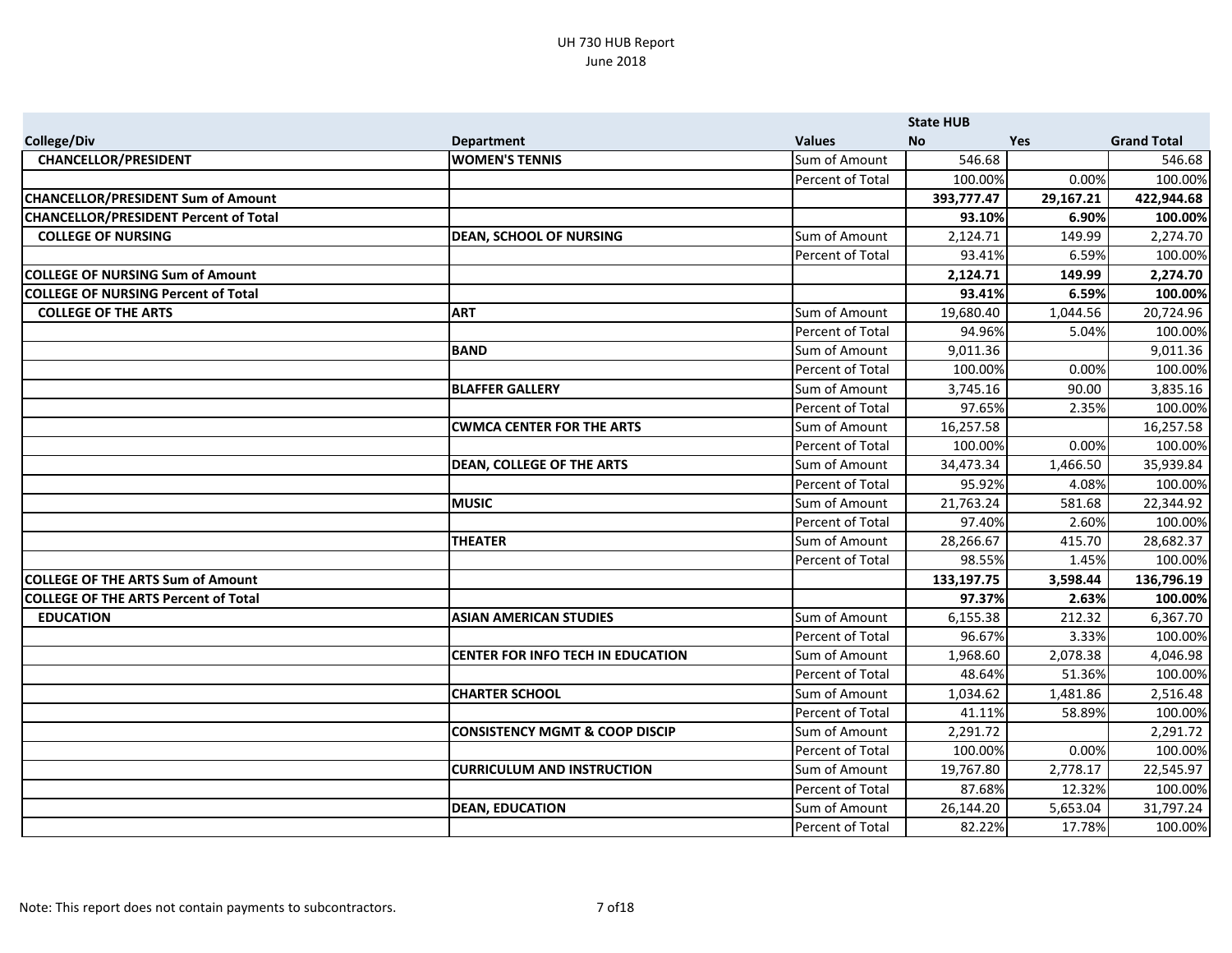|                                        |                                            |                  | <b>State HUB</b> |           |                    |
|----------------------------------------|--------------------------------------------|------------------|------------------|-----------|--------------------|
| <b>College/Div</b>                     | <b>Department</b>                          | <b>Values</b>    | <b>No</b>        | Yes       | <b>Grand Total</b> |
| <b>EDUCATION</b>                       | <b>ED LEADERSHIP &amp; POLICY STUDIES</b>  | Sum of Amount    | 10,783.13        | 1,126.37  | 11,909.50          |
|                                        |                                            | Percent of Total | 90.54%           | 9.46%     | 100.00%            |
|                                        | <b>EDUC EFFECTIVENESS &amp; OUTREACH</b>   | Sum of Amount    |                  | 450.05    | 450.05             |
|                                        |                                            | Percent of Total | 0.00%            | 100.00%   | 100.00%            |
|                                        | PSYCH, HEALTH & LEARNING SCIENCE           | Sum of Amount    | 9,208.47         | 1,639.26  | 10,847.73          |
|                                        |                                            | Percent of Total | 84.89%           | 15.11%    | 100.00%            |
| <b>EDUCATION Sum of Amount</b>         |                                            |                  | 77,353.92        | 15,419.45 | 92,773.37          |
| <b>EDUCATION Percent of Total</b>      |                                            |                  | 83.38%           | 16.62%    | 100.00%            |
| <b>ENGINEERING</b>                     | <b>BIOMEDICAL ENGINEERING</b>              | Sum of Amount    | 244,380.20       | 378.95    | 244,759.15         |
|                                        |                                            | Percent of Total | 99.85%           | 0.15%     | 100.00%            |
|                                        | <b>CHEMICAL ENGINEERING</b>                | Sum of Amount    | 160,413.55       | 38,286.29 | 198,699.84         |
|                                        |                                            | Percent of Total | 80.73%           | 19.27%    | 100.00%            |
|                                        | <b>CIVIL ENGINEERING</b>                   | Sum of Amount    | 90,072.56        | 10,005.41 | 100,077.97         |
|                                        |                                            | Percent of Total | 90.00%           | 10.00%    | 100.00%            |
|                                        | <b>COMPOSITE ENGR APPLICATIONS CT</b>      | Sum of Amount    | 425.72           | 105.24    | 530.96             |
|                                        |                                            | Percent of Total | 80.18%           | 19.82%    | 100.00%            |
|                                        | <b>DEAN, ENGINEERING</b>                   | Sum of Amount    | 32,131.03        | 8,803.56  | 40,934.59          |
|                                        |                                            | Percent of Total | 78.49%           | 21.51%    | 100.00%            |
|                                        | <b>ELECTRICAL ENGINEERING</b>              | Sum of Amount    | 100,685.56       | 4,507.82  | 105,193.38         |
|                                        |                                            | Percent of Total | 95.71%           | 4.29%     | 100.00%            |
|                                        | <b>ENGINEERING SERVICES</b>                | Sum of Amount    | 2,432.58         |           | 2,432.58           |
|                                        |                                            | Percent of Total | 100.00%          | 0.00%     | 100.00%            |
|                                        | <b>INDUSTRIAL ENGINEERING</b>              | Sum of Amount    | 223.29           |           | 223.29             |
|                                        |                                            | Percent of Total | 100.00%          | 0.00%     | 100.00%            |
|                                        | <b>INTEGRATED BIO &amp; NANO SYSTEM</b>    | Sum of Amount    | 3,451.83         |           | 3,451.83           |
|                                        |                                            | Percent of Total | 100.00%          | 0.00%     | 100.00%            |
|                                        | <b>MECHANICAL ENGINEERING</b>              | Sum of Amount    | 169,800.54       | 11,523.46 | 181,324.00         |
|                                        |                                            | Percent of Total | 93.64%           | 6.36%     | 100.00%            |
|                                        | <b>NATL CTR FOR AIRBORNE LASER MAPPING</b> | Sum of Amount    | 38,654.17        | 95.51     | 38,749.68          |
|                                        |                                            | Percent of Total | 99.75%           | 0.25%     | 100.00%            |
|                                        | PETROLEUM ENGINEERING                      | Sum of Amount    | 96,249.50        | 358.08    | 96,607.58          |
|                                        |                                            | Percent of Total | 99.63%           | 0.37%     | 100.00%            |
| <b>ENGINEERING Sum of Amount</b>       |                                            |                  | 938,920.53       | 74,064.32 | 1,012,984.85       |
| <b>ENGINEERING Percent of Total</b>    |                                            |                  | 92.69%           | 7.31%     | 100.00%            |
| <b>GRADUATE COLLEGE OF SOCIAL WORK</b> | <b>ADMISSIONS-GCSW</b>                     | Sum of Amount    | 201.84           |           | 201.84             |
|                                        |                                            | Percent of Total | 100.00%          | 0.00%     | 100.00%            |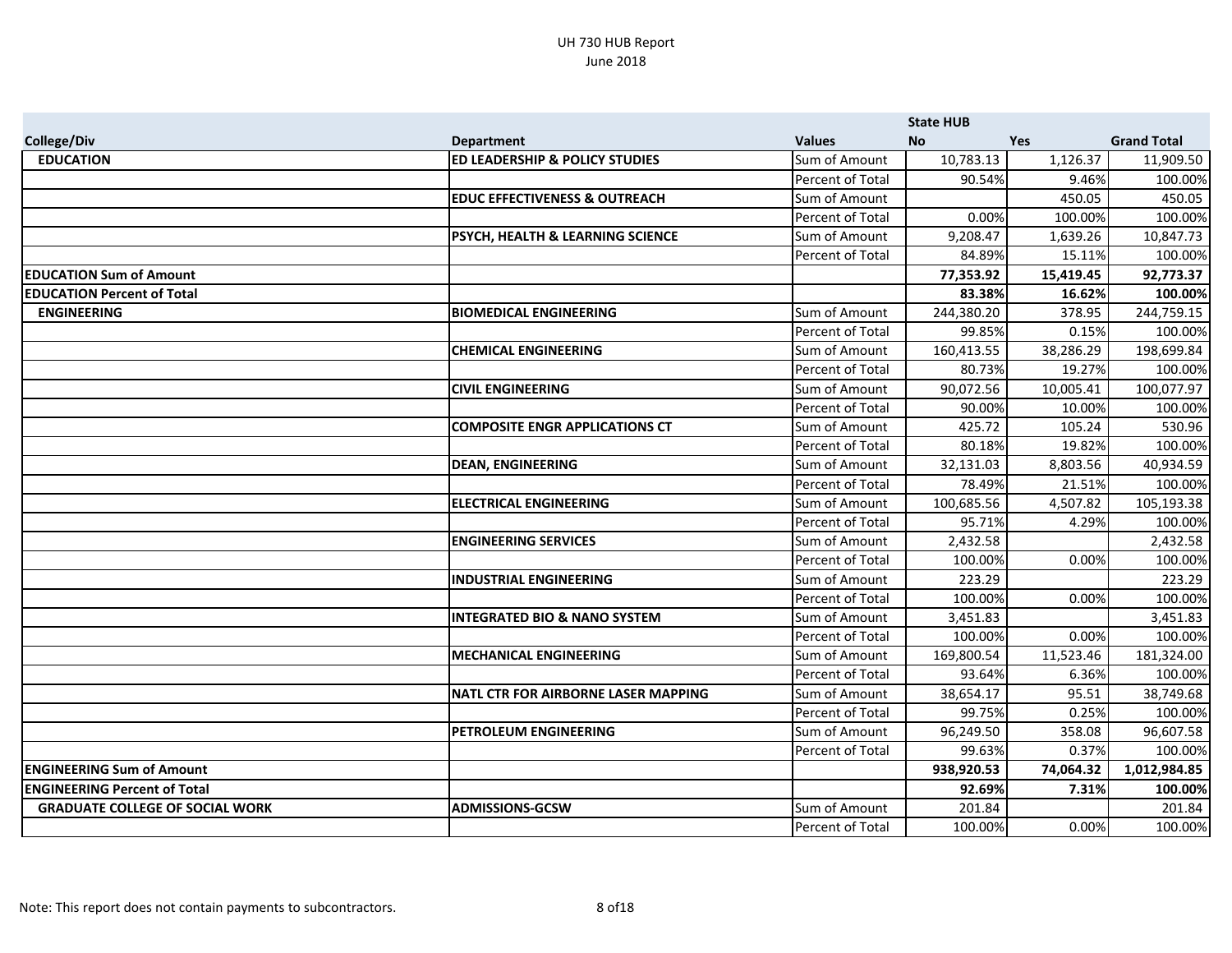|                                                         |                                           |                  | <b>State HUB</b> |            |                    |
|---------------------------------------------------------|-------------------------------------------|------------------|------------------|------------|--------------------|
| <b>College/Div</b>                                      | <b>Department</b>                         | <b>Values</b>    | No.              | <b>Yes</b> | <b>Grand Total</b> |
| <b>GRADUATE COLLEGE OF SOCIAL WORK</b>                  | <b>ALUMNI, CAREER &amp; DEVELOPMENT</b>   | Sum of Amount    | 1,514.85         |            | 1,514.85           |
|                                                         |                                           | Percent of Total | 100.00%          | 0.00%      | 100.00%            |
|                                                         | <b>AMERICAN HUMANICS</b>                  | Sum of Amount    | 33.15            |            | 33.15              |
|                                                         |                                           | Percent of Total | 100.00%          | 0.00%      | 100.00%            |
|                                                         | <b>CHILD &amp; FAMILY CENTER</b>          | Sum of Amount    | 33.69            | 359.20     | 392.89             |
|                                                         |                                           | Percent of Total | 8.57%            | 91.43%     | 100.00%            |
|                                                         | <b>CTR DRUG &amp; SOCIAL POLICY RESRC</b> | Sum of Amount    | 261.33           | 65.68      | 327.01             |
|                                                         |                                           | Percent of Total | 79.91%           | 20.09%     | 100.00%            |
|                                                         | <b>DEAN, SOCIAL WORK</b>                  | Sum of Amount    | 5,495.41         | 821.11     | 6,316.52           |
|                                                         |                                           | Percent of Total | 87.00%           | 13.00%     | 100.00%            |
|                                                         | <b>FIELD OFFICE</b>                       | Sum of Amount    | 85.00            |            | 85.00              |
|                                                         |                                           | Percent of Total | 100.00%          | 0.00%      | 100.00%            |
|                                                         | <b>GCSW INFORMATION TECHNOLOGY</b>        | Sum of Amount    |                  | 4,798.89   | 4,798.89           |
|                                                         |                                           | Percent of Total | 0.00%            | 100.00%    | 100.00%            |
|                                                         | <b>GULEN INSTITUTE</b>                    | Sum of Amount    | 102.60           |            | 102.60             |
|                                                         |                                           | Percent of Total | 100.00%          | 0.00%      | 100.00%            |
|                                                         | <b>INACTIVE-JODY WILLIAMS CENTER</b>      | Sum of Amount    |                  | 106.58     | 106.58             |
|                                                         |                                           | Percent of Total | 0.00%            | 100.00%    | 100.00%            |
|                                                         | OFFICE OF COMMUNITY PROJECTS              | Sum of Amount    | 30.70            | 8.02       | 38.72              |
|                                                         |                                           | Percent of Total | 79.29%           | 20.71%     | 100.00%            |
| <b>GRADUATE COLLEGE OF SOCIAL WORK Sum of Amount</b>    |                                           |                  | 7,758.57         | 6,159.48   | 13,918.05          |
| <b>GRADUATE COLLEGE OF SOCIAL WORK Percent of Total</b> |                                           |                  | 55.74%           | 44.26%     | 100.00%            |
| <b>HONORS COLLEGE</b>                                   | <b>DEAN, HONORS COLLEGE</b>               | Sum of Amount    | 13,804.31        | 1,555.17   | 15,359.48          |
|                                                         |                                           | Percent of Total | 89.87%           | 10.13%     | 100.00%            |
|                                                         | <b>OFFICE OF UNDERGRADUATE RESEARCH</b>   | Sum of Amount    | 190.64           |            | 190.64             |
|                                                         |                                           | Percent of Total | 100.00%          | 0.00%      | 100.00%            |
| <b>HONORS COLLEGE Sum of Amount</b>                     |                                           |                  | 13,994.95        | 1,555.17   | 15,550.12          |
| <b>HONORS COLLEGE Percent of Total</b>                  |                                           |                  | 90.00%           | 10.00%     | 100.00%            |
| HOTEL AND RESTAURANT MANAGEMENT                         | <b>DEAN, HOTEL &amp; RESTAURANT MANAG</b> | Sum of Amount    | 1,298.06         | 92.31      | 1,390.37           |
|                                                         |                                           | Percent of Total | 93.36%           | 6.64%      | 100.00%            |
|                                                         | HOTEL AND RESTAURANT MANAGEMENT           | Sum of Amount    | 65,715.10        | 14,599.73  | 80,314.83          |
|                                                         |                                           | Percent of Total | 81.82%           | 18.18%     | 100.00%            |
| HOTEL AND RESTAURANT MANAGEMENT Sum of Amount           |                                           |                  | 67,013.16        | 14,692.04  | 81,705.20          |
| <b>HOTEL AND RESTAURANT MANAGEMENT Percent of Total</b> |                                           |                  | 82.02%           | 17.98%     | 100.00%            |
| <b>LAW CENTER</b>                                       | <b>ALUMNI RELATIONS, LAW</b>              | Sum of Amount    |                  | 594.42     | 594.42             |
|                                                         |                                           | Percent of Total | 0.00%            | 100.00%    | 100.00%            |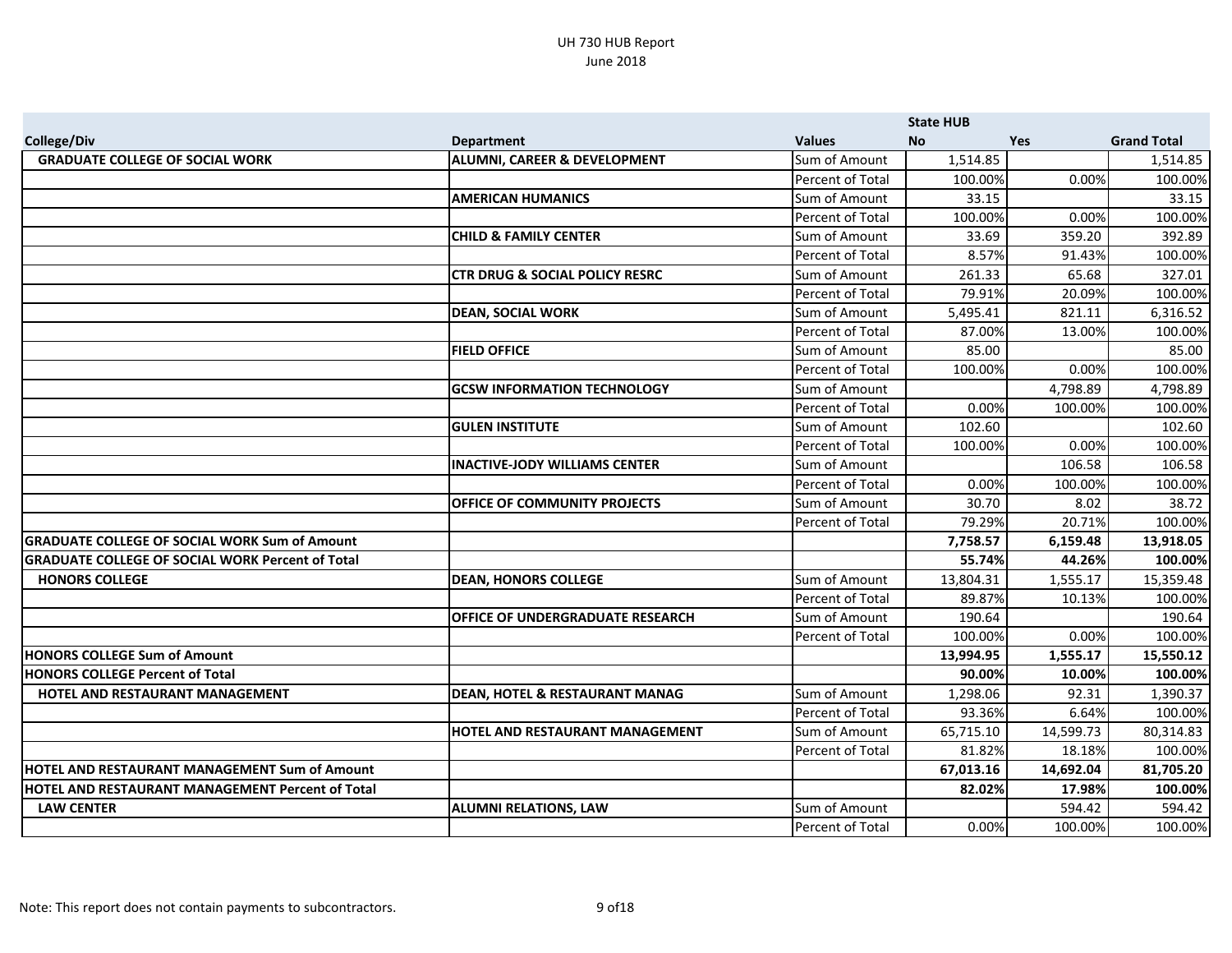|                    |                                                |                  | <b>State HUB</b> |            |                    |
|--------------------|------------------------------------------------|------------------|------------------|------------|--------------------|
| <b>College/Div</b> | <b>Department</b>                              | <b>Values</b>    | No               | <b>Yes</b> | <b>Grand Total</b> |
| <b>LAW CENTER</b>  | <b>ASSOCIATE DEAN, LAW</b>                     | Sum of Amount    | 18.46            |            | 18.46              |
|                    |                                                | Percent of Total | 100.00%          | 0.00%      | 100.00%            |
|                    | <b>BLAKELEY INSTITUTE</b>                      | Sum of Amount    | 58.95            | 141.43     | 200.38             |
|                    |                                                | Percent of Total | 29.42%           | 70.58%     | 100.00%            |
|                    | <b>BUSINESS SERVICES, LAW</b>                  | Sum of Amount    | 5,539.75         | 2,185.28   | 7,725.03           |
|                    |                                                | Percent of Total | 71.71%           | 28.29%     | 100.00%            |
|                    | <b>CAREER SERVICES, LAW</b>                    | Sum of Amount    | 12,240.16        | 541.46     | 12,781.62          |
|                    |                                                | Percent of Total | 95.76%           | 4.24%      | 100.00%            |
|                    | <b>CENTER PROGRAMS, LAW</b>                    | Sum of Amount    | 78.63            |            | 78.63              |
|                    |                                                | Percent of Total | 100.00%          | 0.00%      | 100.00%            |
|                    | <b>DEAN, LAW</b>                               | Sum of Amount    | 598.56           | 133.50     | 732.06             |
|                    |                                                | Percent of Total | 81.76%           | 18.24%     | 100.00%            |
|                    | <b>FACILITIES, LAW</b>                         | Sum of Amount    | 473.08           | 236.94     | 710.02             |
|                    |                                                | Percent of Total | 66.63%           | 33.37%     | 100.00%            |
|                    | <b>FACULTY SUPPORT LAW</b>                     | Sum of Amount    | 4,700.87         | 655.00     | 5,355.87           |
|                    |                                                | Percent of Total | 87.77%           | 12.23%     | 100.00%            |
|                    | <b>HEALTH LAW &amp; POLICY INSTITUTE</b>       | Sum of Amount    | 66.00            |            | 66.00              |
|                    |                                                | Percent of Total | 100.00%          | 0.00%      | 100.00%            |
|                    | <b>INNOCENCE PROGRAM</b>                       | Sum of Amount    |                  | 34.64      | 34.64              |
|                    |                                                | Percent of Total | 0.00%            | 100.00%    | 100.00%            |
|                    | <b>INST OF HIGHER EDU &amp; GOVERNANCE LAW</b> | Sum of Amount    | 267.44           | 1,253.59   | 1,521.03           |
|                    |                                                | Percent of Total | 17.58%           | 82.42%     | 100.00%            |
|                    | <b>LAW FOUNDATION</b>                          | Sum of Amount    |                  | 214.13     | 214.13             |
|                    |                                                | Percent of Total | 0.00%            | 100.00%    | 100.00%            |
|                    | <b>LAW INFORMATION TECHNOLOGY</b>              | Sum of Amount    | 176.01           | 2,151.60   | 2,327.61           |
|                    |                                                | Percent of Total | 7.56%            | 92.44%     | 100.00%            |
|                    | <b>LAW LIBRARY</b>                             | Sum of Amount    | 46,471.10        | 3,898.78   | 50,369.88          |
|                    |                                                | Percent of Total | 92.26%           | 7.74%      | 100.00%            |
|                    | <b>LEGAL AID CLINIC, LAW</b>                   | Sum of Amount    | 335.57           |            | 335.57             |
|                    |                                                | Percent of Total | 100.00%          | 0.00%      | 100.00%            |
|                    | LEGAL RESEARCH & WRITING, LAW                  | Sum of Amount    |                  | 147.15     | 147.15             |
|                    |                                                | Percent of Total | 0.00%            | 100.00%    | 100.00%            |
|                    | <b>PUBLIC RELS &amp; MARKETING, LAW</b>        | Sum of Amount    |                  | 346.95     | 346.95             |
|                    |                                                | Percent of Total | 0.00%            | 100.00%    | 100.00%            |
|                    | <b>STUDENT ORGANIZATION, LAW</b>               | Sum of Amount    | 2,992.93         |            | 2,992.93           |
|                    |                                                | Percent of Total | 100.00%          | 0.00%      | 100.00%            |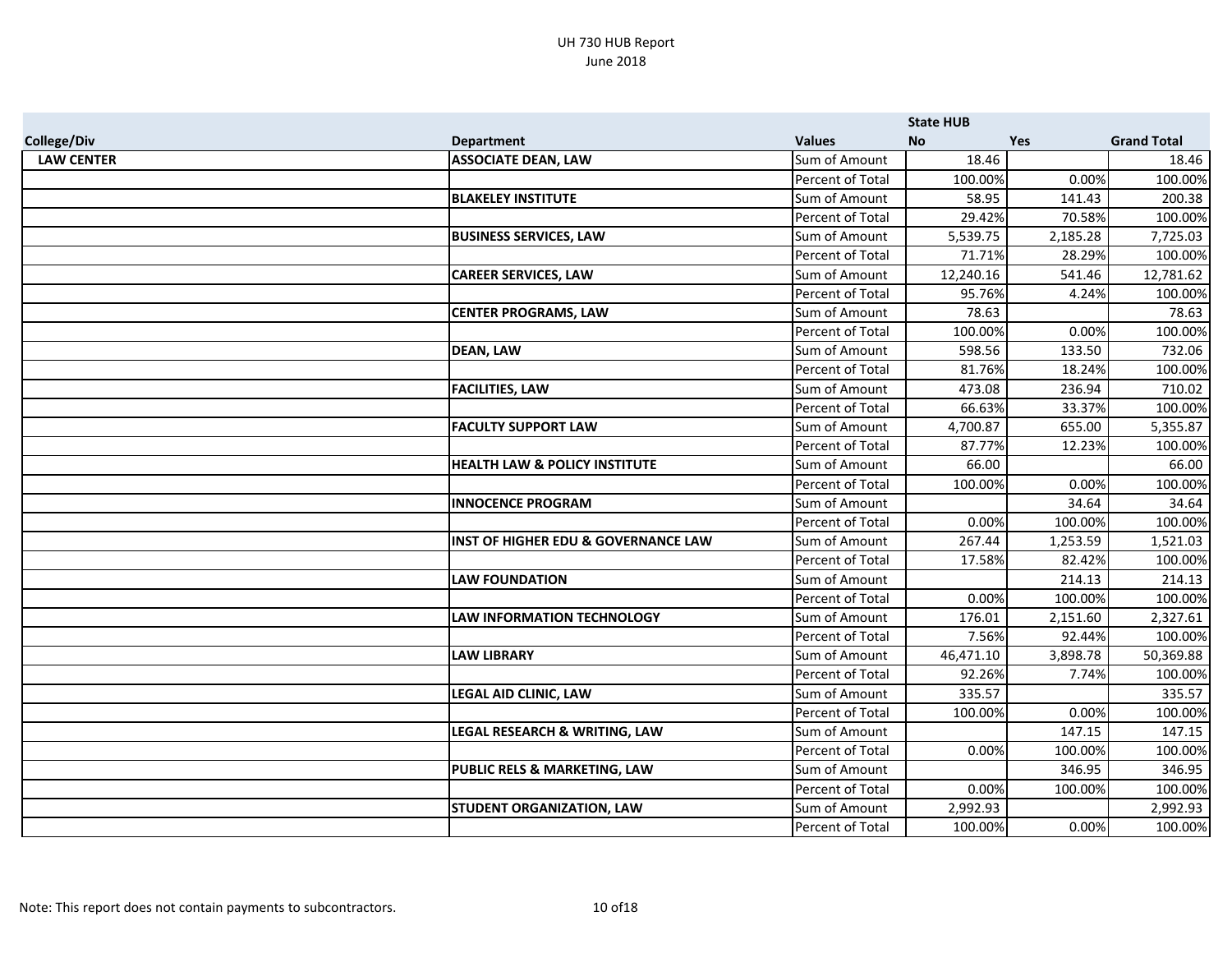|                                         |                                         |                  | <b>State HUB</b> |            |                    |
|-----------------------------------------|-----------------------------------------|------------------|------------------|------------|--------------------|
| <b>College/Div</b>                      | <b>Department</b>                       | <b>Values</b>    | <b>No</b>        | <b>Yes</b> | <b>Grand Total</b> |
| <b>LAW CENTER</b>                       | <b>STUDENT SERVICES, LAW</b>            | Sum of Amount    | 8,453.33         | 479.88     | 8,933.21           |
|                                         |                                         | Percent of Total | 94.63%           | 5.37%      | 100.00%            |
| <b>LAW CENTER Sum of Amount</b>         |                                         |                  | 82,470.84        | 13,014.75  | 95,485.59          |
| <b>LAW CENTER Percent of Total</b>      |                                         |                  | 86.37%           | 13.63%     | 100.00%            |
| <b>LIBERAL ARTS AND SOCIAL SCIENCES</b> | <b>AEROSPACE STUDIES</b>                | Sum of Amount    | 640.50           | 418.54     | 1,059.04           |
|                                         |                                         | Percent of Total | 60.48%           | 39.52%     | 100.00%            |
|                                         | <b>AFRICAN-AMERICAN STUDIES</b>         | Sum of Amount    | 402.71           | 424.85     | 827.56             |
|                                         |                                         | Percent of Total | 48.66%           | 51.34%     | 100.00%            |
|                                         | <b>ARTE PUBLICO</b>                     | Sum of Amount    | 31,966.91        | 374.09     | 32,341.00          |
|                                         |                                         | Percent of Total | 98.84%           | 1.16%      | 100.00%            |
|                                         | <b>CENTER FOR PUBLIC HISTORY</b>        | Sum of Amount    | 10.86            | 277.65     | 288.51             |
|                                         |                                         | Percent of Total | 3.76%            | 96.24%     | 100.00%            |
|                                         | <b>COMMUNICATION</b>                    | Sum of Amount    | 5,502.49         | 609.89     | 6,112.38           |
|                                         |                                         | Percent of Total | 90.02%           | 9.98%      | 100.00%            |
|                                         | <b>COMMUNICATIONS DISORDERS</b>         | Sum of Amount    | 3,963.13         | 3,751.29   | 7,714.42           |
|                                         |                                         | Percent of Total | 51.37%           | 48.63%     | 100.00%            |
|                                         | <b>COMPARATIVE CULTURAL STUDIES</b>     | Sum of Amount    | 116.00           |            | 116.00             |
|                                         |                                         | Percent of Total | 100.00%          | 0.00%      | 100.00%            |
|                                         | <b>CTR NEURO AND BIOMECH RESEARCH</b>   | Sum of Amount    | 1,119.86         |            | 1,119.86           |
|                                         |                                         | Percent of Total | 100.00%          | 0.00%      | 100.00%            |
|                                         | <b>DEAN, LIBERAL ARTS &amp; SOC SCI</b> | Sum of Amount    | 1,588.00         | 8,108.08   | 9,696.08           |
|                                         |                                         | Percent of Total | 16.38%           | 83.62%     | 100.00%            |
|                                         | <b>ECONOMICS</b>                        | Sum of Amount    | 5,388.36         | 551.88     | 5,940.24           |
|                                         |                                         | Percent of Total | 90.71%           | 9.29%      | 100.00%            |
|                                         | <b>ENGLISH</b>                          | Sum of Amount    | 14,651.57        | 1,338.32   | 15,989.89          |
|                                         |                                         | Percent of Total | 91.63%           | 8.37%      | 100.00%            |
|                                         | <b>HEALTH AND HUMAN PERFORMANCE</b>     | Sum of Amount    | 27,996.43        | 428.79     | 28,425.22          |
|                                         |                                         | Percent of Total | 98.49%           | 1.51%      | 100.00%            |
|                                         | <b>HISPANIC STUDIES</b>                 | Sum of Amount    | 8,716.40         | 1,827.41   | 10,543.81          |
|                                         |                                         | Percent of Total | 82.67%           | 17.33%     | 100.00%            |
|                                         | <b>HISTORY</b>                          | Sum of Amount    | 195.53           | 2,833.57   | 3,029.10           |
|                                         |                                         | Percent of Total | 6.46%            | 93.54%     | 100.00%            |
|                                         | <b>HOBBY CENTER FOR PUBLIC POLICY</b>   | Sum of Amount    | 6,229.55         | 1,853.61   | 8,083.16           |
|                                         |                                         | Percent of Total | 77.07%           | 22.93%     | 100.00%            |
|                                         | <b>MEXICAN-AMERICAN STUDIES</b>         | Sum of Amount    | 6,987.90         | 8,233.28   | 15,221.18          |
|                                         |                                         | Percent of Total | 45.91%           | 54.09%     | 100.00%            |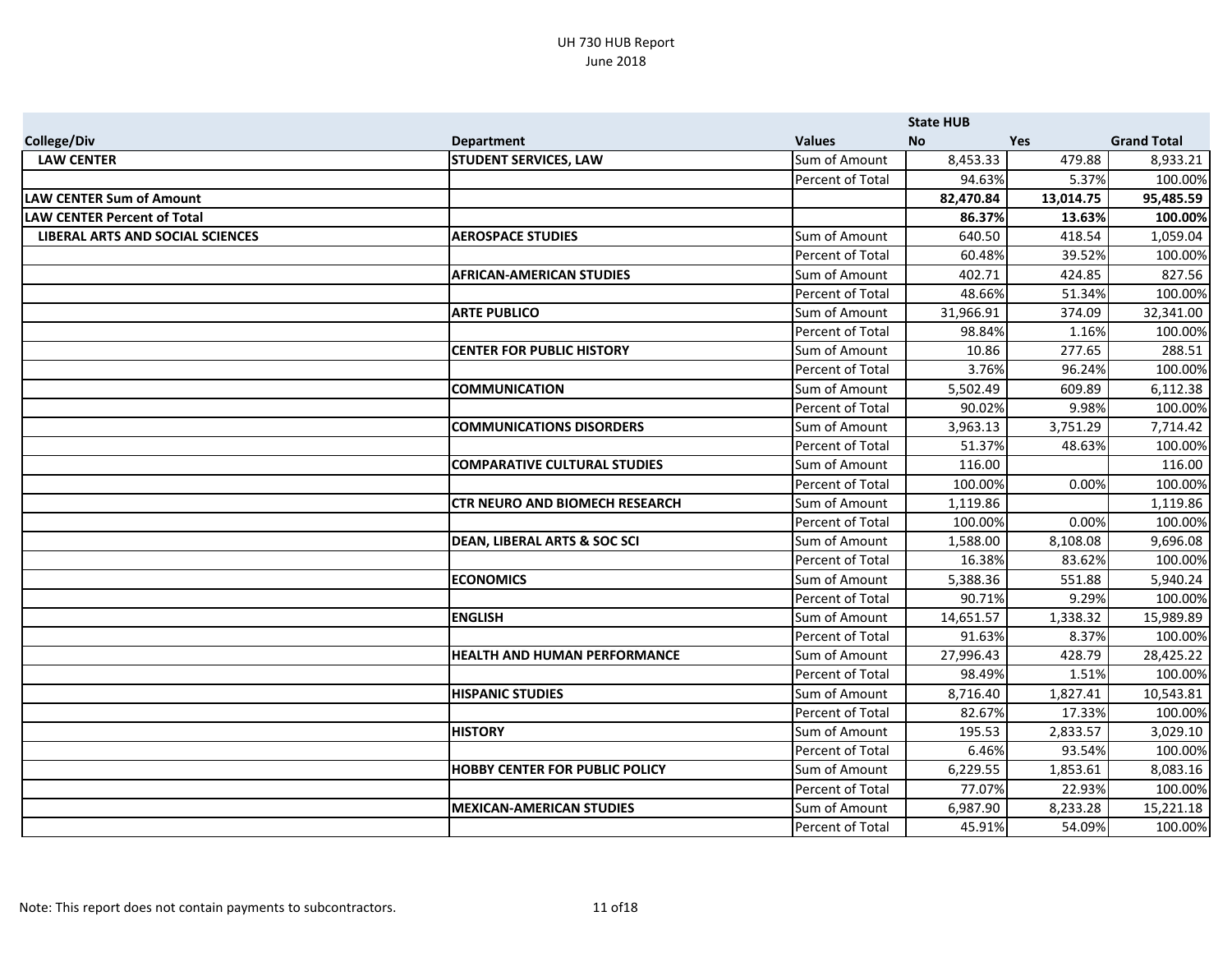|                                                          |                                                       |                  | <b>State HUB</b> |           |                    |
|----------------------------------------------------------|-------------------------------------------------------|------------------|------------------|-----------|--------------------|
| <b>College/Div</b>                                       | <b>Department</b>                                     | <b>Values</b>    | No.              | Yes       | <b>Grand Total</b> |
| <b>LIBERAL ARTS AND SOCIAL SCIENCES</b>                  | <b>MILITARY SCIENCE</b>                               | Sum of Amount    | 1,039.71         |           | 1,039.71           |
|                                                          |                                                       | Percent of Total | 100.00%          | 0.00%     | 100.00%            |
|                                                          | <b>MODERN AND CLASSICAL LANGUAGES</b>                 | Sum of Amount    | 20,146.07        | 74.40     | 20,220.47          |
|                                                          |                                                       | Percent of Total | 99.63%           | 0.37%     | 100.00%            |
|                                                          | <b>POLITICAL SCIENCE</b>                              | Sum of Amount    | 1,676.21         | 3,520.62  | 5,196.83           |
|                                                          |                                                       | Percent of Total | 32.25%           | 67.75%    | 100.00%            |
|                                                          | <b>PSYCHOLOGY</b>                                     | Sum of Amount    | 103,415.01       | 2,830.86  | 106,245.87         |
|                                                          |                                                       | Percent of Total | 97.34%           | 2.66%     | 100.00%            |
|                                                          | PUBLIC ADMINISTRATION PROGRAM                         | Sum of Amount    | 1,477.40         |           | 1,477.40           |
|                                                          |                                                       | Percent of Total | 100.00%          | 0.00%     | 100.00%            |
|                                                          | <b>SOCIOLOGY</b>                                      | Sum of Amount    | 2,856.54         | 571.91    | 3,428.45           |
|                                                          |                                                       | Percent of Total | 83.32%           | 16.68%    | 100.00%            |
|                                                          | <b>WOMEN'S STUDIES PROGRAM</b>                        | Sum of Amount    | 876.11           | 131.40    | 1,007.51           |
|                                                          |                                                       | Percent of Total | 86.96%           | 13.04%    | 100.00%            |
| LIBERAL ARTS AND SOCIAL SCIENCES Sum of Amount           |                                                       |                  | 246,963.25       | 38,160.44 | 285,123.69         |
| <b>LIBERAL ARTS AND SOCIAL SCIENCES Percent of Total</b> |                                                       |                  | 86.62%           | 13.38%    | 100.00%            |
| <b>LIBRARY</b>                                           | <b>UNIVERSITY LIBRARIES</b>                           | Sum of Amount    | 285,979.17       | 18,747.58 | 304,726.75         |
|                                                          |                                                       | Percent of Total | 93.85%           | 6.15%     | 100.00%            |
| <b>LIBRARY Sum of Amount</b>                             |                                                       |                  | 285,979.17       | 18,747.58 | 304,726.75         |
| <b>LIBRARY Percent of Total</b>                          |                                                       |                  | 93.85%           | 6.15%     | 100.00%            |
| <b>NATURAL SCIENCE AND MATHEMATICS</b>                   | <b>BIOLOGY &amp; BIOCHEMISTRY</b>                     | Sum of Amount    | 138,409.78       | 25,679.10 | 164,088.88         |
|                                                          |                                                       | Percent of Total | 84.35%           | 15.65%    | 100.00%            |
|                                                          | <b>CHEMISTRY</b>                                      | Sum of Amount    | 257,523.55       | 53,776.94 | 311,300.49         |
|                                                          |                                                       | Percent of Total | 82.73%           | 17.27%    | 100.00%            |
|                                                          | <b>COMPUTER SCIENCE</b>                               | Sum of Amount    | 58,555.04        | 5,896.22  | 64,451.26          |
|                                                          |                                                       | Percent of Total | 90.85%           | 9.15%     | 100.00%            |
|                                                          | <b>CTR FOR NUCLEAR RECEPTORS &amp; CELL SIGNALING</b> | Sum of Amount    | 30,435.41        | 846.52    | 31,281.93          |
|                                                          |                                                       | Percent of Total | 97.29%           | 2.71%     | 100.00%            |
|                                                          | <b>DEAN, NATURAL SCIENCE &amp; MATHE</b>              | Sum of Amount    | 125,189.70       | 6,578.92  | 131,768.62         |
|                                                          |                                                       | Percent of Total | 95.01%           | 4.99%     | 100.00%            |
|                                                          | <b>EARTH AND ATMOSPHERIC SCIENCES</b>                 | Sum of Amount    | 617,119.90       | 68,869.76 | 685,989.66         |
|                                                          |                                                       | Percent of Total | 89.96%           | 10.04%    | 100.00%            |
|                                                          | <b>HOUSTON COASTAL CENTER</b>                         | Sum of Amount    | 101.19           |           | 101.19             |
|                                                          |                                                       | Percent of Total | 100.00%          | 0.00%     | 100.00%            |
|                                                          | INST FOR CLIMATE/ATMOSPHERIC SCIENCE (CAS)            | Sum of Amount    | 1,365.93         |           | 1,365.93           |
|                                                          |                                                       | Percent of Total | 100.00%          | 0.00%     | 100.00%            |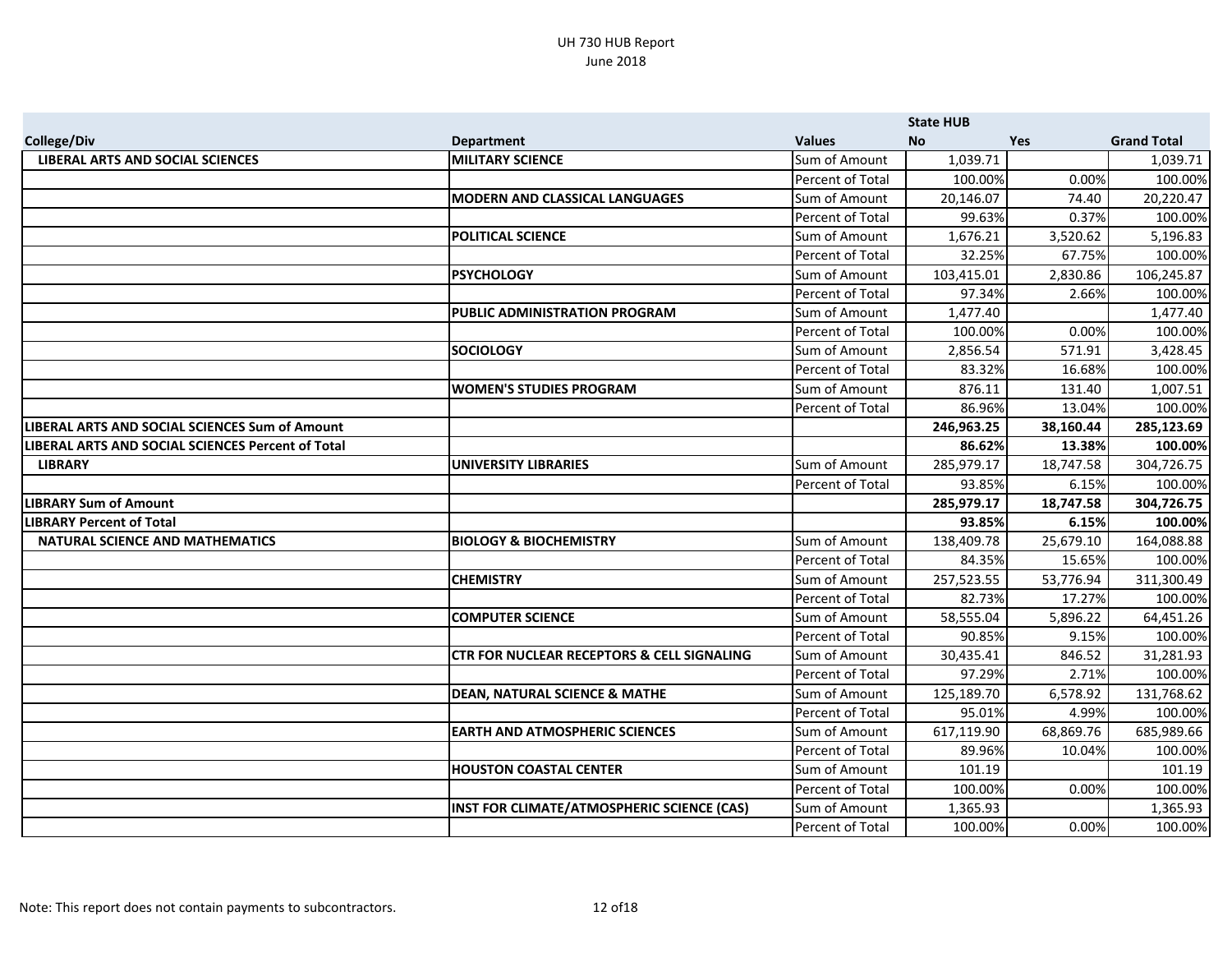|                                                      |                                                     |                  | <b>State HUB</b> |            |                    |
|------------------------------------------------------|-----------------------------------------------------|------------------|------------------|------------|--------------------|
| <b>College/Div</b>                                   | <b>Department</b>                                   | <b>Values</b>    | No.              | <b>Yes</b> | <b>Grand Total</b> |
| <b>NATURAL SCIENCE AND MATHEMATICS</b>               | <b>MATHEMATICS</b>                                  | Sum of Amount    | 62,578.67        | 2,872.13   | 65,450.80          |
|                                                      |                                                     | Percent of Total | 95.61%           | 4.39%      | 100.00%            |
|                                                      | <b>PHYSICS</b>                                      | Sum of Amount    | 24,933.90        | 2,842.19   | 27,776.09          |
|                                                      |                                                     | Percent of Total | 89.77%           | 10.23%     | 100.00%            |
| <b>NATURAL SCIENCE AND MATHEMATICS Sum of Amount</b> |                                                     |                  | 1,316,213.07     | 167,361.78 | 1,483,574.85       |
| NATURAL SCIENCE AND MATHEMATICS Percent of Total     |                                                     |                  | 88.72%           | 11.28%     | 100.00%            |
| <b>OPTOMETRY</b>                                     | <b>DEAN, OPTOMETRY</b>                              | Sum of Amount    | 5,397.55         | 2,364.10   | 7,761.65           |
|                                                      |                                                     | Percent of Total | 69.54%           | 30.46%     | 100.00%            |
|                                                      | <b>OPT VISION SCIENCES</b>                          | Sum of Amount    | 86,361.21        |            | 86,361.21          |
|                                                      |                                                     | Percent of Total | 100.00%          | 0.00%      | 100.00%            |
|                                                      | <b>OPTOMETRY CLINIC</b>                             | Sum of Amount    | 308,075.13       | 16,774.84  | 324,849.97         |
|                                                      |                                                     | Percent of Total | 94.84%           | 5.16%      | 100.00%            |
| <b>OPTOMETRY Sum of Amount</b>                       |                                                     |                  | 399,833.89       | 19,138.94  | 418,972.83         |
| <b>OPTOMETRY Percent of Total</b>                    |                                                     |                  | 95.43%           | 4.57%      | 100.00%            |
| <b>PHARMACY</b>                                      | <b>DEAN, PHARMACY</b>                               | Sum of Amount    | 58,706.66        | 35,819.09  | 94,525.75          |
|                                                      |                                                     | Percent of Total | 62.11%           | 37.89%     | 100.00%            |
|                                                      | <b>EXPERIENTIAL PROGRAMS</b>                        | Sum of Amount    | 67,238.39        | 79.26      | 67,317.65          |
|                                                      |                                                     | Percent of Total | 99.88%           | 0.12%      | 100.00%            |
|                                                      | PHAR HEALTH OUTCOMES & POLICY                       | Sum of Amount    | 26,680.26        | 6,885.83   | 33,566.09          |
|                                                      |                                                     | Percent of Total | 79.49%           | 20.51%     | 100.00%            |
|                                                      | PHARM PRACTICE & TRANS RESEARCH                     | Sum of Amount    | 26,304.88        | 1,898.08   | 28,202.96          |
|                                                      |                                                     | Percent of Total | 93.27%           | 6.73%      | 100.00%            |
|                                                      | PHARMACOLOGICAL & PHARMACEUTIC                      | Sum of Amount    | 142,339.22       | 5,711.82   | 148,051.04         |
|                                                      |                                                     | Percent of Total | 96.14%           | 3.86%      | 100.00%            |
|                                                      | <b>STUDENT SERVICES PHARMACY</b>                    | Sum of Amount    | 2,053.67         | 384.95     | 2,438.62           |
|                                                      |                                                     | Percent of Total | 84.21%           | 15.79%     | 100.00%            |
| <b>PHARMACY Sum of Amount</b>                        |                                                     |                  | 323,323.08       | 50,779.03  | 374,102.11         |
| <b>PHARMACY Percent of Total</b>                     |                                                     |                  | 86.43%           | 13.57%     | 100.00%            |
| <b>RESEARCH</b>                                      | ADVANCED MANUFACTURING INSTITUTE (AMI)              | Sum of Amount    | 20,343.52        |            | 20,343.52          |
|                                                      |                                                     | Percent of Total | 100.00%          | 0.00%      | 100.00%            |
|                                                      | <b>ANIMAL CARE OPERATIONS</b>                       | Sum of Amount    | 23,445.03        | 2,865.35   | 26,310.38          |
|                                                      |                                                     | Percent of Total | 89.11%           | 10.89%     | 100.00%            |
|                                                      | <b>BUSINESS OPERATIONS &amp; IT</b>                 | Sum of Amount    | 3,458.99         |            | 3,458.99           |
|                                                      |                                                     | Percent of Total | 100.00%          | 0.00%      | 100.00%            |
|                                                      | <b>CENTER FOR ADVANCED COMPUTING &amp; DATA SYS</b> | Sum of Amount    | 453,351.97       | 1,054.92   | 454,406.89         |
|                                                      |                                                     | Percent of Total | 99.77%           | 0.23%      | 100.00%            |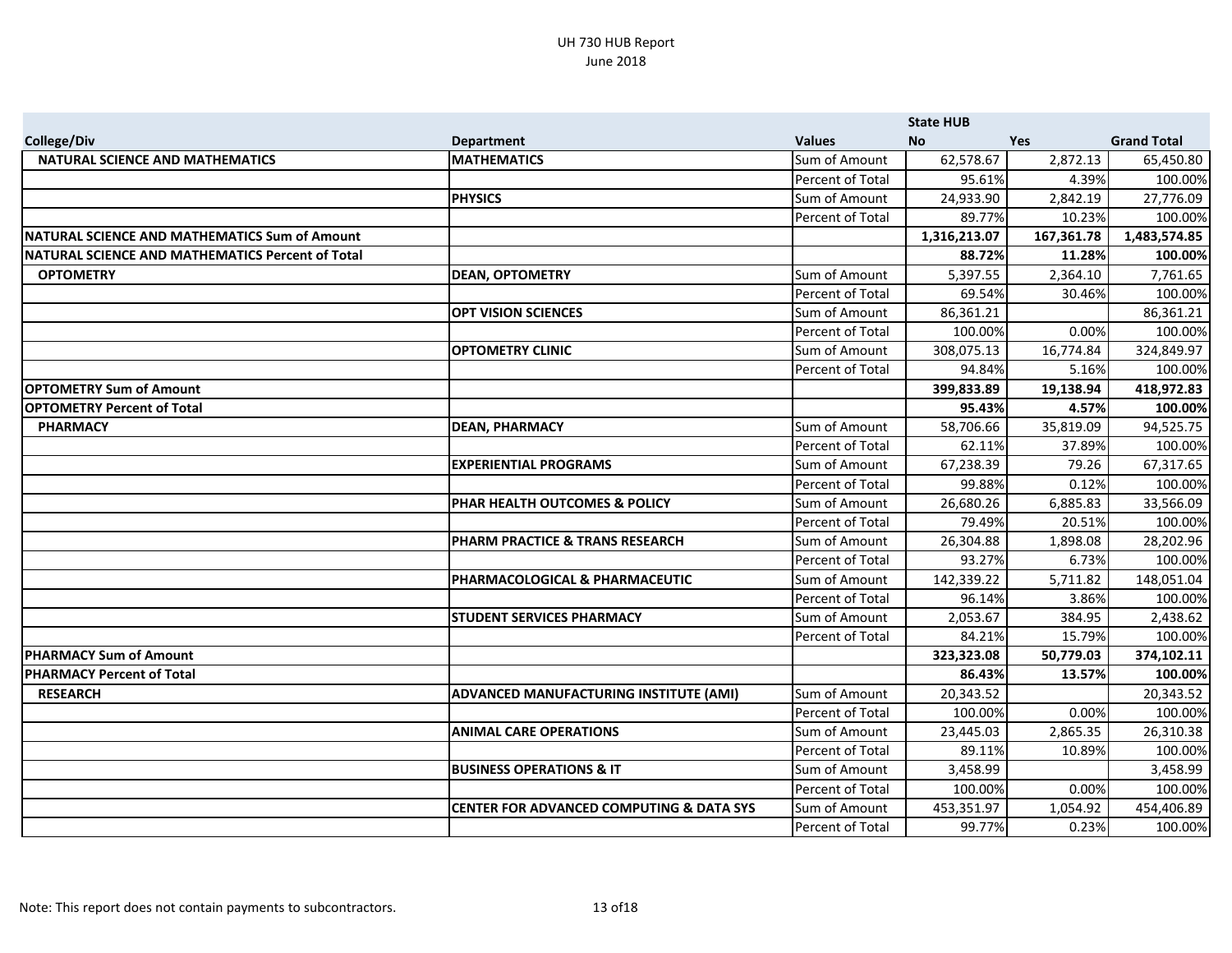|                                           |                                             |                  | <b>State HUB</b> |            |                    |
|-------------------------------------------|---------------------------------------------|------------------|------------------|------------|--------------------|
| <b>College/Div</b>                        | <b>Department</b>                           | <b>Values</b>    | <b>No</b>        | <b>Yes</b> | <b>Grand Total</b> |
| <b>RESEARCH</b>                           | DIV OF RESEARCH BUSINESS OPERATIONS         | Sum of Amount    |                  | 144.61     | 144.61             |
|                                           |                                             | Percent of Total | 0.00%            | 100.00%    | 100.00%            |
|                                           | <b>ENVIRONMENT HEALTH &amp; LIFE SAFETY</b> | Sum of Amount    | 11,806.73        |            | 11,806.73          |
|                                           |                                             | Percent of Total | 100.00%          | 0.00%      | 100.00%            |
|                                           | <b>GRANT DEVELOPMENT</b>                    | Sum of Amount    | 0.00             |            | 0.00               |
|                                           |                                             | Percent of Total | #DIV/0!          | #DIV/0!    | #DIV/0!            |
|                                           | <b>GRANTS AND CONTRACTS</b>                 | Sum of Amount    | 2,751.31         | 476.56     | 3,227.87           |
|                                           |                                             | Percent of Total | 85.24%           | 14.76%     | 100.00%            |
|                                           | <b>HEALTH RESEARCH INSTITUTE</b>            | Sum of Amount    | 11,904.11        | 1,704.22   | 13,608.33          |
|                                           |                                             | Percent of Total | 87.48%           | 12.52%     | 100.00%            |
|                                           | <b>INACTIVE-ENERGY LAB</b>                  | Sum of Amount    | 33,950.00        |            | 33,950.00          |
|                                           |                                             | Percent of Total | 100.00%          | 0.00%      | 100.00%            |
|                                           | <b>OFFICE OF INTELLECTUAL PROPERTY MGMT</b> | Sum of Amount    | 190,656.24       | 8,162.09   | 198,818.33         |
|                                           |                                             | Percent of Total | 95.89%           | 4.11%      | 100.00%            |
|                                           | <b>RESEARCH</b>                             | Sum of Amount    | 14,765.71        | 7,402.90   | 22,168.61          |
|                                           |                                             | Percent of Total | 66.61%           | 33.39%     | 100.00%            |
|                                           | <b>RESEARCH INVESTMENT FUND</b>             | Sum of Amount    | 20,223.79        |            | 20,223.79          |
|                                           |                                             | Percent of Total | 100.00%          | 0.00%      | 100.00%            |
|                                           | RESEARCH POLICIES/COMPLIANCE/COMMITTEES     | Sum of Amount    | 1,298.00         | 4,781.92   | 6,079.92           |
|                                           |                                             | Percent of Total | 21.35%           | 78.65%     | 100.00%            |
|                                           | <b>TIMES</b>                                | Sum of Amount    | 21,607.71        | 4,200.58   | 25,808.29          |
|                                           |                                             | Percent of Total | 83.72%           | 16.28%     | 100.00%            |
|                                           | TX CTR SUPERCONDUCTIVITY AT UH              | Sum of Amount    | 16,199.91        | 2,175.40   | 18,375.31          |
|                                           |                                             | Percent of Total | 88.16%           | 11.84%     | 100.00%            |
|                                           | TX OBESITY RESEARCH CENTER                  | Sum of Amount    | 6,181.00         | 75.95      | 6,256.95           |
|                                           |                                             | Percent of Total | 98.79%           | 1.21%      | 100.00%            |
|                                           | UH SEQUENCING CORE FACILITY                 | Sum of Amount    | 27,726.88        |            | 27,726.88          |
|                                           |                                             | Percent of Total | 100.00%          | 0.00%      | 100.00%            |
| <b>RESEARCH Sum of Amount</b>             |                                             |                  | 859,670.90       | 33,044.50  | 892,715.40         |
| <b>RESEARCH Percent of Total</b>          |                                             |                  | 96.30%           | 3.70%      | 100.00%            |
| <b>School of Nursing</b>                  | <b>DEAN, SCHOOL OF NURSING</b>              | Sum of Amount    | 2,729.09         | 1,953.00   | 4,682.09           |
|                                           |                                             | Percent of Total | 58.29%           | 41.71%     | 100.00%            |
| <b>School of Nursing Sum of Amount</b>    |                                             |                  | 2,729.09         | 1,953.00   | 4,682.09           |
| <b>School of Nursing Percent of Total</b> |                                             |                  | 58.29%           | 41.71%     | 100.00%            |
| <b>STUDENT AFFAIRS</b>                    | <b>ADMISSIONS</b>                           | Sum of Amount    | 26,432.49        | 22,807.06  | 49,239.55          |
|                                           |                                             | Percent of Total | 53.68%           | 46.32%     | 100.00%            |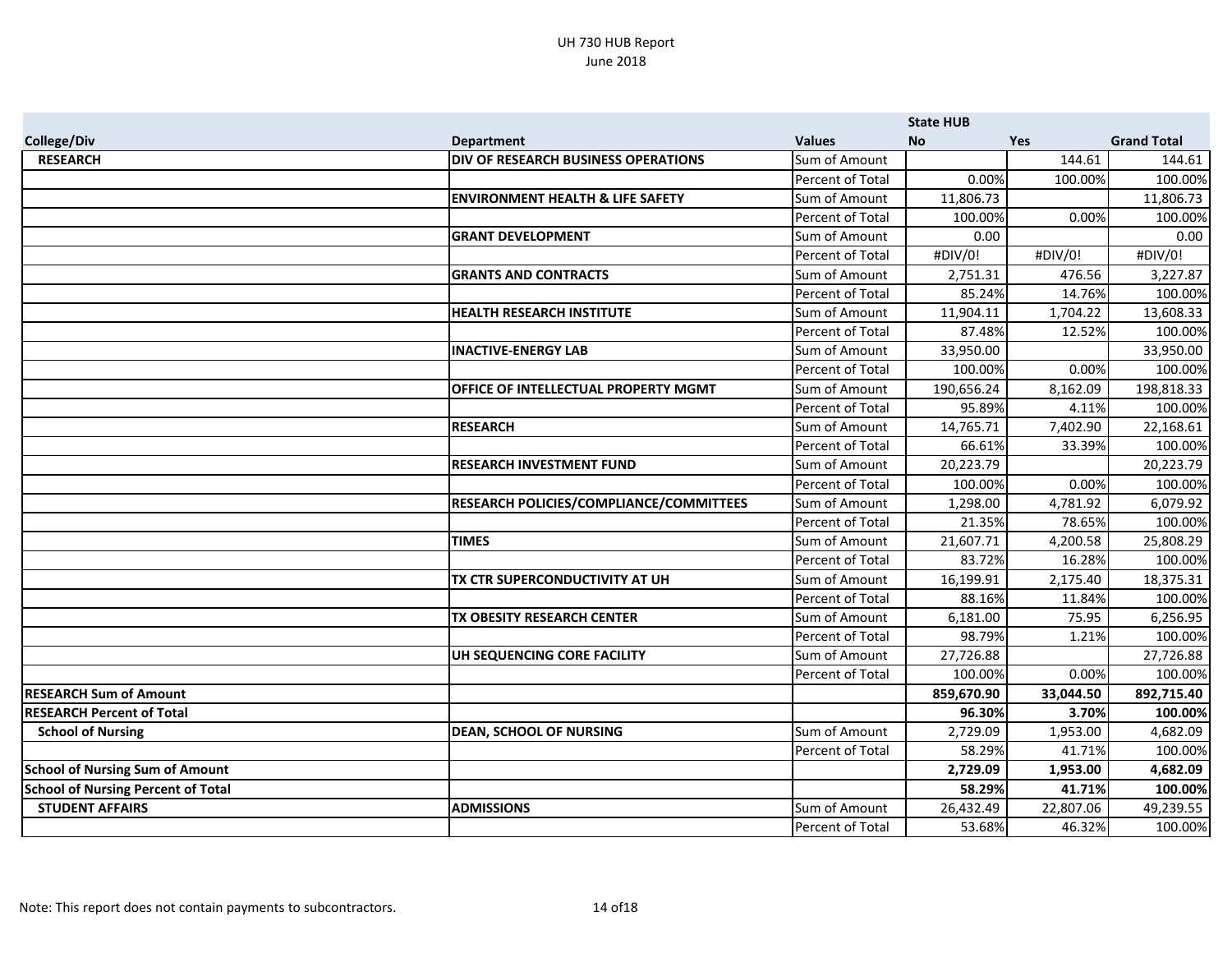|                        |                                                  |                  | <b>State HUB</b> |            |                    |
|------------------------|--------------------------------------------------|------------------|------------------|------------|--------------------|
| <b>College/Div</b>     | <b>Department</b>                                | <b>Values</b>    | <b>No</b>        | <b>Yes</b> | <b>Grand Total</b> |
| <b>STUDENT AFFAIRS</b> | <b>CAMPUS RECREATION</b>                         | Sum of Amount    | 76,845.98        | 610.46     | 77,456.44          |
|                        |                                                  | Percent of Total | 99.21%           | 0.79%      | 100.00%            |
|                        | <b>CAMPUS SOLUTIONS SERVICES</b>                 | Sum of Amount    | 19,964.04        | 1,336.75   | 21,300.79          |
|                        |                                                  | Percent of Total | 93.72%           | 6.28%      | 100.00%            |
|                        | <b>CENTER FOR DIVERSITY &amp; INCLUSION</b>      | Sum of Amount    | 322.97           |            | 322.97             |
|                        |                                                  | Percent of Total | 100.00%          | 0.00%      | 100.00%            |
|                        | <b>CENTER FOR FRATERNITY &amp; SORORITY LIFE</b> | Sum of Amount    | 110.62           |            | 110.62             |
|                        |                                                  | Percent of Total | 100.00%          | 0.00%      | 100.00%            |
|                        | <b>CENTER FOR STUDENT INVOLVEMENT</b>            | Sum of Amount    | 1,405.59         | 716.00     | 2,121.59           |
|                        |                                                  | Percent of Total | 66.25%           | 33.75%     | 100.00%            |
|                        | <b>CENTER FOR STUDENT MEDIA</b>                  | Sum of Amount    | 5,956.47         | 133.49     | 6,089.96           |
|                        |                                                  | Percent of Total | 97.81%           | 2.19%      | 100.00%            |
|                        | <b>CENTER FOR STUDENTS W/DISABILITIES</b>        | Sum of Amount    | 14,537.00        | 227.50     | 14,764.50          |
|                        |                                                  | Percent of Total | 98.46%           | 1.54%      | 100.00%            |
|                        | <b>CHILDREN'S LEARNING CENTER</b>                | Sum of Amount    | 7,461.63         | 1,104.50   | 8,566.13           |
|                        |                                                  | Percent of Total | 87.11%           | 12.89%     | 100.00%            |
|                        | <b>COUGARS IN RECOVERY</b>                       | Sum of Amount    | 7,197.12         | 641.82     | 7,838.94           |
|                        |                                                  | Percent of Total | 91.81%           | 8.19%      | 100.00%            |
|                        | <b>COUNSELING AND PSYCH SVCS</b>                 | Sum of Amount    | 2,405.61         | 15,207.30  | 17,612.91          |
|                        |                                                  | Percent of Total | 13.66%           | 86.34%     | 100.00%            |
|                        | <b>DEAN OF STUDENTS</b>                          | Sum of Amount    | 234.82           | 107.53     | 342.35             |
|                        |                                                  | Percent of Total | 68.59%           | 31.41%     | 100.00%            |
|                        | <b>ENROLLMENT MANAGEMENT SERVICES</b>            | Sum of Amount    | 29,871.87        | 2,618.05   | 32,489.92          |
|                        |                                                  | Percent of Total | 91.94%           | 8.06%      | 100.00%            |
|                        | <b>LGBTQ RESOURCE CENTER</b>                     | Sum of Amount    | 250.00           |            | 250.00             |
|                        |                                                  | Percent of Total | 100.00%          | 0.00%      | 100.00%            |
|                        | OFFICE OF THE UNIVERSITY REGISTRAR               | Sum of Amount    | 70,150.37        | 3,063.10   | 73,213.47          |
|                        |                                                  | Percent of Total | 95.82%           | 4.18%      | 100.00%            |
|                        | <b>RELIGION CENTER</b>                           | Sum of Amount    | 249.89           | 12.77      | 262.66             |
|                        |                                                  | Percent of Total | 95.14%           | 4.86%      | 100.00%            |
|                        | SCHOLARSHIPS AND FINANCIAL AID                   | Sum of Amount    | 24,594.34        | 2,430.19   | 27,024.53          |
|                        |                                                  | Percent of Total | 91.01%           | 8.99%      | 100.00%            |
|                        | <b>STU COMMUNICATION &amp; MARKETING</b>         | Sum of Amount    | 149.70           | 196.51     | 346.21             |
|                        |                                                  | Percent of Total | 43.24%           | 56.76%     | 100.00%            |
|                        | <b>STUDENT AFFAIRS</b>                           | Sum of Amount    | 6,181.10         | 971.07     | 7,152.17           |
|                        |                                                  | Percent of Total | 86.42%           | 13.58%     | 100.00%            |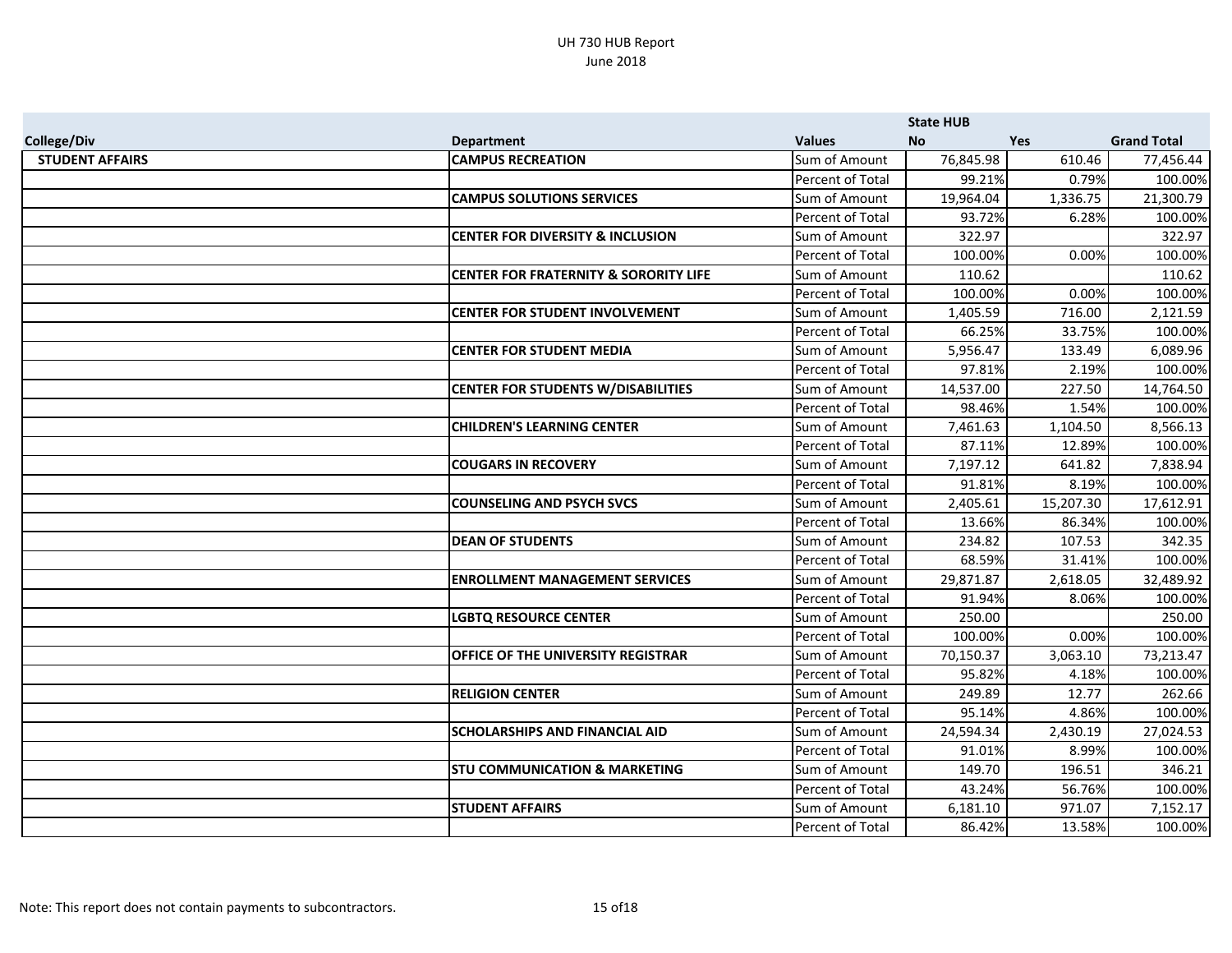|                                         |                                           |                      | <b>State HUB</b> |            |                    |
|-----------------------------------------|-------------------------------------------|----------------------|------------------|------------|--------------------|
| <b>College/Div</b>                      | <b>Department</b>                         | <b>Values</b>        | <b>No</b>        | Yes        | <b>Grand Total</b> |
| <b>STUDENT AFFAIRS</b>                  | <b>STUDENT AFFAIRS BUSINESS SERVICES</b>  | Sum of Amount        | 610.63           | 208.48     | 819.11             |
|                                         |                                           | Percent of Total     | 74.55%           | 25.45%     | 100.00%            |
|                                         | <b>STUDENT AFFAIRS IT SERVICES</b>        | Sum of Amount        | 47.34            |            | 47.34              |
|                                         |                                           | Percent of Total     | 100.00%          | 0.00%      | 100.00%            |
|                                         | <b>STUDENT CENTER</b>                     | Sum of Amount        | 21,280.47        | 29,860.60  | 51,141.07          |
|                                         |                                           | Percent of Total     | 41.61%           | 58.39%     | 100.00%            |
|                                         | <b>STUDENT HEALTH CENTER</b>              | Sum of Amount        | 17,670.40        | 26,127.94  | 43,798.34          |
|                                         |                                           | Percent of Total     | 40.34%           | 59.66%     | 100.00%            |
|                                         | <b>STUDENT HOUSING - RESID LIFE</b>       | Sum of Amount        | 32,454.60        | 3,417.10   | 35,871.70          |
|                                         |                                           | Percent of Total     | 90.47%           | 9.53%      | 100.00%            |
|                                         | UNIVERSITY CAREER SERVICES                | Sum of Amount        | 940.17           | 2,470.32   | 3,410.49           |
|                                         |                                           | Percent of Total     | 27.57%           | 72.43%     | 100.00%            |
|                                         | <b>URBAN EXPERIENCE VPSA</b>              | Sum of Amount        | 1,213.21         | 1,759.35   | 2,972.56           |
|                                         |                                           | Percent of Total     | 40.81%           | 59.19%     | 100.00%            |
|                                         | <b>VETERAN SERVICES</b>                   | Sum of Amount        | 201.14           |            | 201.14             |
|                                         |                                           | Percent of Total     | 100.00%          | 0.00%      | 100.00%            |
|                                         | <b>WELLNESS CENTER</b>                    | Sum of Amount        | 81.96            |            | 81.96              |
|                                         |                                           | Percent of Total     | 100.00%          | 0.00%      | 100.00%            |
|                                         | <b>WOMEN &amp; GENDER RESOURCE CENTER</b> | Sum of Amount        | 208.09           | 38.00      | 246.09             |
|                                         |                                           | Percent of Total     | 84.56%           | 15.44%     | 100.00%            |
| <b>STUDENT AFFAIRS Sum of Amount</b>    |                                           |                      | 369,029.62       | 116,065.89 | 485,095.51         |
| <b>STUDENT AFFAIRS Percent of Total</b> |                                           |                      | 76.07%           | 23.93%     | 100.00%            |
| <b>TECHNOLOGY</b>                       | <b>CENTER FOR LIFE SCIENCES TECH</b>      | Sum of Amount        | 2,793.00         |            | 2,793.00           |
|                                         |                                           | Percent of Total     | 100.00%          | 0.00%      | 100.00%            |
|                                         | <b>CONSTRUCTION MANAGEMENT</b>            | Sum of Amount        | 6,969.21         | 310.47     | 7,279.68           |
|                                         |                                           | Percent of Total     | 95.74%           | 4.26%      | 100.00%            |
|                                         | <b>CTR FOR INFO SCRTY, RES &amp; EDU</b>  | <b>Sum of Amount</b> | 749.00           |            | 749.00             |
|                                         |                                           | Percent of Total     | 100.00%          | 0.00%      | 100.00%            |
|                                         | <b>DEAN, TECHNOLOGY</b>                   | Sum of Amount        | 27,926.63        | 32,365.03  | 60,291.66          |
|                                         |                                           | Percent of Total     | 46.32%           | 53.68%     | 100.00%            |
|                                         | <b>ENGINEERING TECHNOLOGY</b>             | Sum of Amount        | 45,233.67        | 500.89     | 45,734.56          |
|                                         |                                           | Percent of Total     | 98.90%           | 1.10%      | 100.00%            |
|                                         | HUMAN DEVELOP AND CONSUMER SCI            | Sum of Amount        | 1,694.58         | 317.38     | 2,011.96           |
|                                         |                                           | Percent of Total     | 84.23%           | 15.77%     | 100.00%            |
|                                         | <b>INFORMATION &amp; LOGISTICS TECH</b>   | Sum of Amount        | 472.47           | 1,050.00   | 1,522.47           |
|                                         |                                           | Percent of Total     | 31.03%           | 68.97%     | 100.00%            |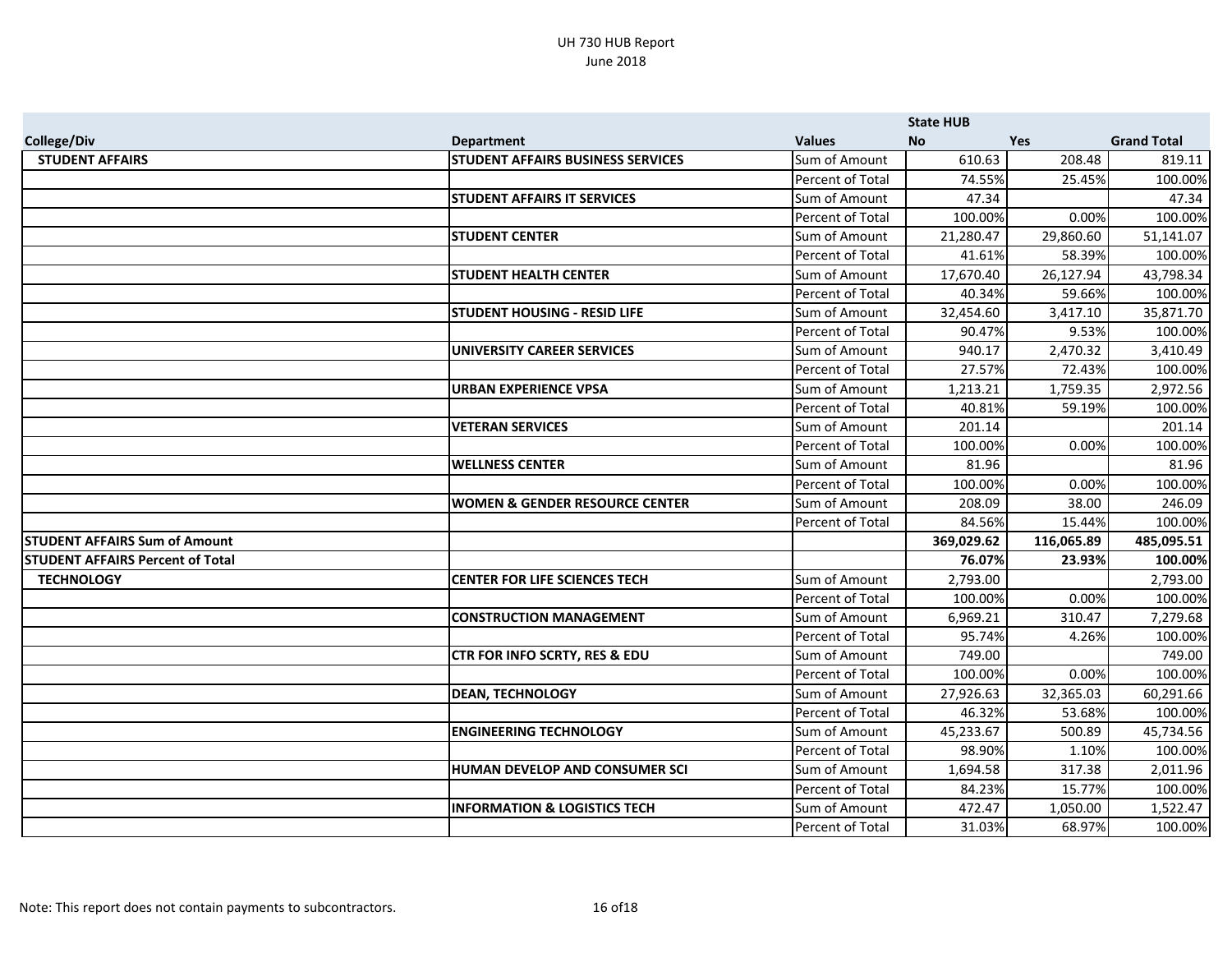|                                                   |                                                 |                      | <b>State HUB</b> |           |                    |
|---------------------------------------------------|-------------------------------------------------|----------------------|------------------|-----------|--------------------|
| <b>College/Div</b>                                | <b>Department</b>                               | <b>Values</b>        | No.              | Yes       | <b>Grand Total</b> |
| <b>TECHNOLOGY Sum of Amount</b>                   |                                                 |                      | 85,838.56        | 34,543.77 | 120,382.33         |
| <b>TECHNOLOGY Percent of Total</b>                |                                                 |                      | 71.30%           | 28.70%    | 100.00%            |
| UNIV MARKETING, COMM & MEDIA REL                  | <b>MARKETING-UNIV MKT, COMM &amp; MEDIA REL</b> | Sum of Amount        | 23,708.00        |           | 23,708.00          |
|                                                   |                                                 | Percent of Total     | 100.00%          | 0.00%     | 100.00%            |
|                                                   | VC/VP UNIV MKTG, COMM & MEDIA REL               | Sum of Amount        | 20,745.06        | 7,198.62  | 27,943.68          |
|                                                   |                                                 | Percent of Total     | 74.24%           | 25.76%    | 100.00%            |
| UNIV MARKETING, COMM & MEDIA REL Sum of Amount    |                                                 |                      | 44,453.06        | 7,198.62  | 51,651.68          |
| UNIV MARKETING, COMM & MEDIA REL Percent of Total |                                                 |                      | 86.06%           | 13.94%    | 100.00%            |
| UNIVERSITY ADVANCEMENT                            | <b>ALUMNI RELATIONS</b>                         | Sum of Amount        | 506.42           | 295.64    | 802.06             |
|                                                   |                                                 | Percent of Total     | 63.14%           | 36.86%    | 100.00%            |
|                                                   | <b>ANNUAL GIVING</b>                            | Sum of Amount        | 125,743.35       | 354.56    | 126,097.91         |
|                                                   |                                                 | Percent of Total     | 99.72%           | 0.28%     | 100.00%            |
|                                                   | <b>BUSINESS OPERATIONS</b>                      | <b>Sum of Amount</b> | 14,973.64        | 2,344.35  | 17,317.99          |
|                                                   |                                                 | Percent of Total     | 86.46%           | 13.54%    | 100.00%            |
|                                                   | <b>CAMPAIGN STRATEGIC INITIATIVES</b>           | Sum of Amount        | 2,926.78         | 3,666.36  | 6,593.14           |
|                                                   |                                                 | Percent of Total     | 44.39%           | 55.61%    | 100.00%            |
|                                                   | <b>CORPORATE &amp; FOUNDATION RELATIONS</b>     | Sum of Amount        |                  | 171.74    | 171.74             |
|                                                   |                                                 | Percent of Total     | 0.00%            | 100.00%   | 100.00%            |
|                                                   | <b>DEVELOPMENT</b>                              | Sum of Amount        | 2,403.00         | 173.49    | 2,576.49           |
|                                                   |                                                 | Percent of Total     | 93.27%           | 6.73%     | 100.00%            |
|                                                   | <b>GIFT MANAGEMENT</b>                          | Sum of Amount        | 78.50            |           | 78.50              |
|                                                   |                                                 | Percent of Total     | 100.00%          | 0.00%     | 100.00%            |
|                                                   | <b>GIFT PROCESSING &amp; RECORDS</b>            | Sum of Amount        | 133.77           | 795.77    | 929.54             |
|                                                   |                                                 | Percent of Total     | 14.39%           | 85.61%    | 100.00%            |
|                                                   | <b>INFORMATION SYSTEM &amp; REPORTING</b>       | Sum of Amount        |                  | 2,500.00  | 2,500.00           |
|                                                   |                                                 | Percent of Total     | 0.00%            | 100.00%   | 100.00%            |
|                                                   | <b>PLANNED GIVING</b>                           | Sum of Amount        | 370.88           | 4.65      | 375.53             |
|                                                   |                                                 | Percent of Total     | 98.76%           | 1.24%     | 100.00%            |
|                                                   | <b>PRINCIPAL GIFTS</b>                          | Sum of Amount        |                  | 46.82     | 46.82              |
|                                                   |                                                 | Percent of Total     | 0.00%            | 100.00%   | 100.00%            |
|                                                   | <b>PROSPECT MANAGEMENT &amp; RESEARCH</b>       | Sum of Amount        | 6,489.00         |           | 6,489.00           |
|                                                   |                                                 | Percent of Total     | 100.00%          | 0.00%     | 100.00%            |
|                                                   | UNIVERSITY ADVANCEMENT VC/VP                    | Sum of Amount        | 62.70            | 94.41     | 157.11             |
|                                                   |                                                 | Percent of Total     | 39.91%           | 60.09%    | 100.00%            |
| UNIVERSITY ADVANCEMENT Sum of Amount              |                                                 |                      | 153,688.04       | 10,447.79 | 164,135.83         |
| UNIVERSITY ADVANCEMENT Percent of Total           |                                                 |                      | 93.63%           | 6.37%     | 100.00%            |